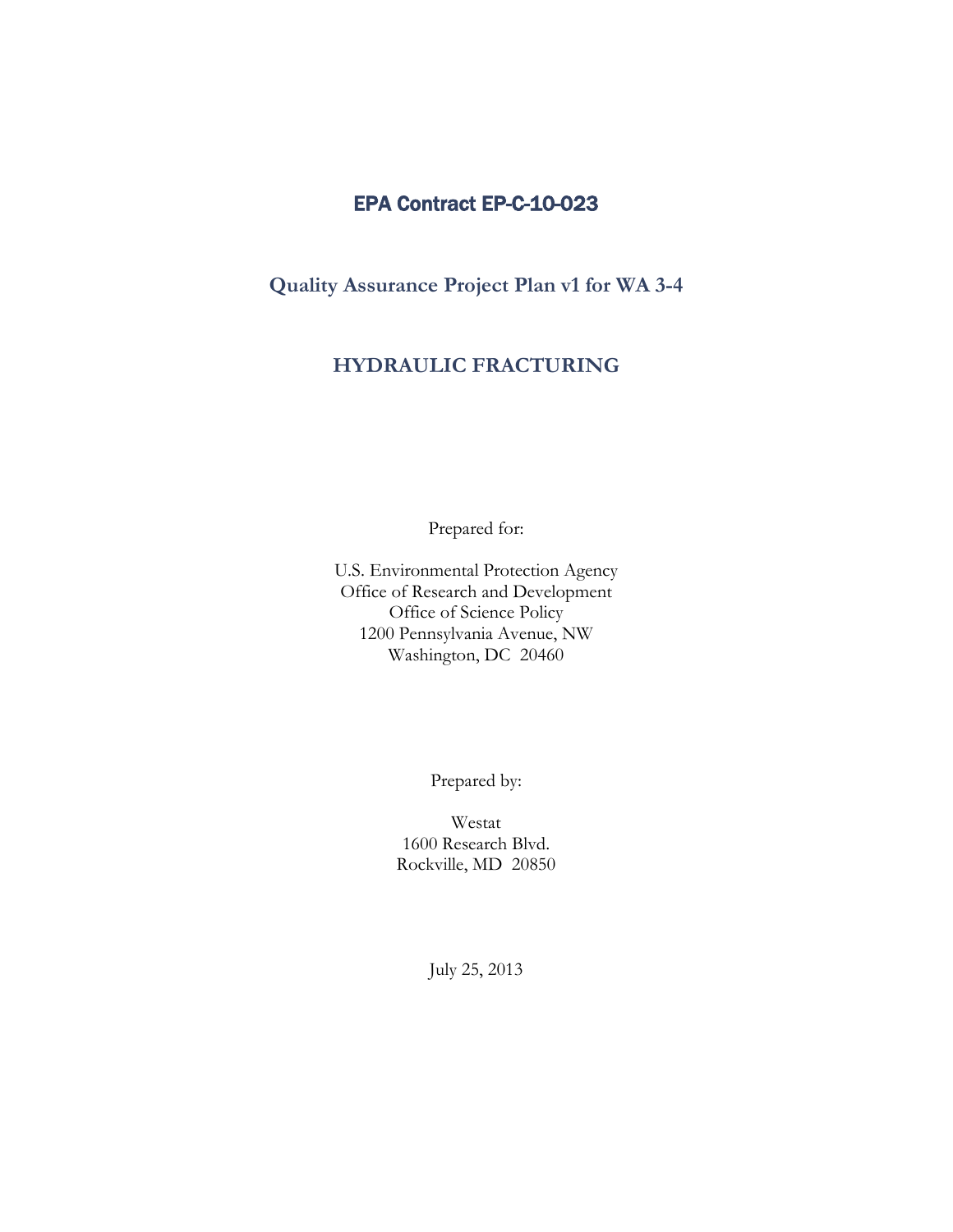# **Quality Assurance Project Plan for Hydraulic Fracturing**

#### **APPROVAL SHEET**

 Signatures indicate approval of this Quality Assurance Project Plan and commitment to follow the applicable procedures noted:

| $\mathcal{L}_{\rm S}$                                                     | February 21, 2013     |
|---------------------------------------------------------------------------|-----------------------|
| David Marker - Westat Work Assignment Manager                             | Date                  |
|                                                                           |                       |
|                                                                           |                       |
| /s/                                                                       | March 11, 2013        |
| David Morganstein - Westat QA Officer                                     | Date                  |
|                                                                           |                       |
|                                                                           |                       |
| $\mathcal{S}/\mathcal{S}$                                                 | 8/13.2013             |
| Beverly Randolph - EPA Technical Project Officer                          | Date                  |
|                                                                           |                       |
| /s/                                                                       | <u>August 6, 2013</u> |
| Jill Dean – EPA Work Assignment Manager                                   | Date                  |
|                                                                           |                       |
| /s/                                                                       | 8/13.2013             |
| Stephen Watkins - EPA/Quality Assurance Officer, Office of Science Policy |                       |
|                                                                           | Date                  |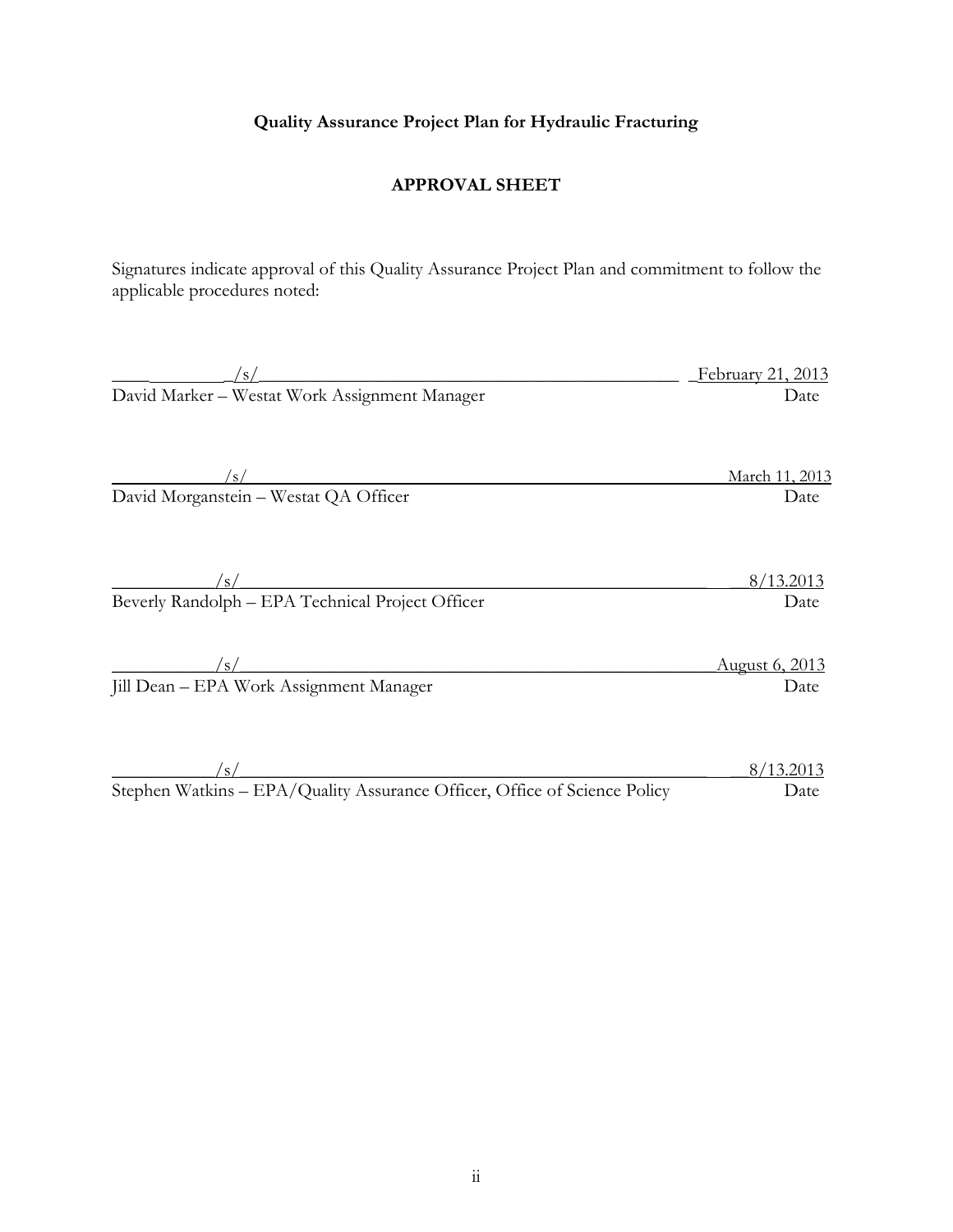#### **Disclaimer**

EPA does not consider this internal planning document an official Agency dissemination of information under the Agency's Information Quality Guidelines, because it is not being used to formulate or support a regulation or guidance; or to represent a final Agency decision or position. This planning document describes the overall quality assurance approach that will be used during the research study. Mention of trade names or commercial products in this planning document does not constitute endorsement or recommendation for use.

### **The EPA Quality System and the Hydraulic Fracturing Research Study**

 through an Agency-wide quality system for environmental data. Components of the EPA quality  consensus standard ANSI/ASQ E4-2004 *Quality Systems for Environmental Data and Technology Programs: Requirements with Guidance for Use*. This standard recommends a tiered approach that includes the generate and/or use environmental data are required to have Agency-approved QMPs. EPA requires that all data collected for the characterization of environmental processes and conditions are of the appropriate type and quality for their intended use. This is accomplished system can be found at [http://www.epa.gov/quality/. E](http://www.epa.gov/quality/)PA policy is based on the national development and use of Quality Management Plans (QMPs). The organizational units in EPA that Programmatic QMPs are also written when program managers and their QA staff decide a program is of sufficient complexity to benefit from a QMP, as was done for the study of the potential impacts of hydraulic fracturing (HF) on drinking water resources. The HF QMP describes the program's organizational structure, defines and assigns quality assurance (QA) and quality control (QC) responsibilities, and describes the processes and procedures used to plan, implement and assess the effectiveness of the quality system. The HF QMP is then supported by project-specific QA project plans (QAPPs). The QAPPs provide the technical details and associated QA/QC procedures for the research projects that address questions posed by EPA about the HF water cycle and as described in the *Plan to Study the Potential Impacts of Hydraulic Fracturing on Drinking Water Resources* (EPA/600/R-11/122/November 2011[/www.epa.gov/hydraulic fra](http://www.epa.gov/hydraulic)cturing). The results of the research projects will provide the foundation for EPA's 2014 study report.

 flowback and produced water, and wastewater treatment and waste disposal stage projects of the HF This QAPP provides information concerning the water acquisition, chemical mixing, well injection, water cycle as found in Figure 1 of the HF QMP and as described in the HF Study Plan. Appendix A of the HF QMP includes the links between the HF Study Plan questions and those QAPPs available at the time the HF QMP was published.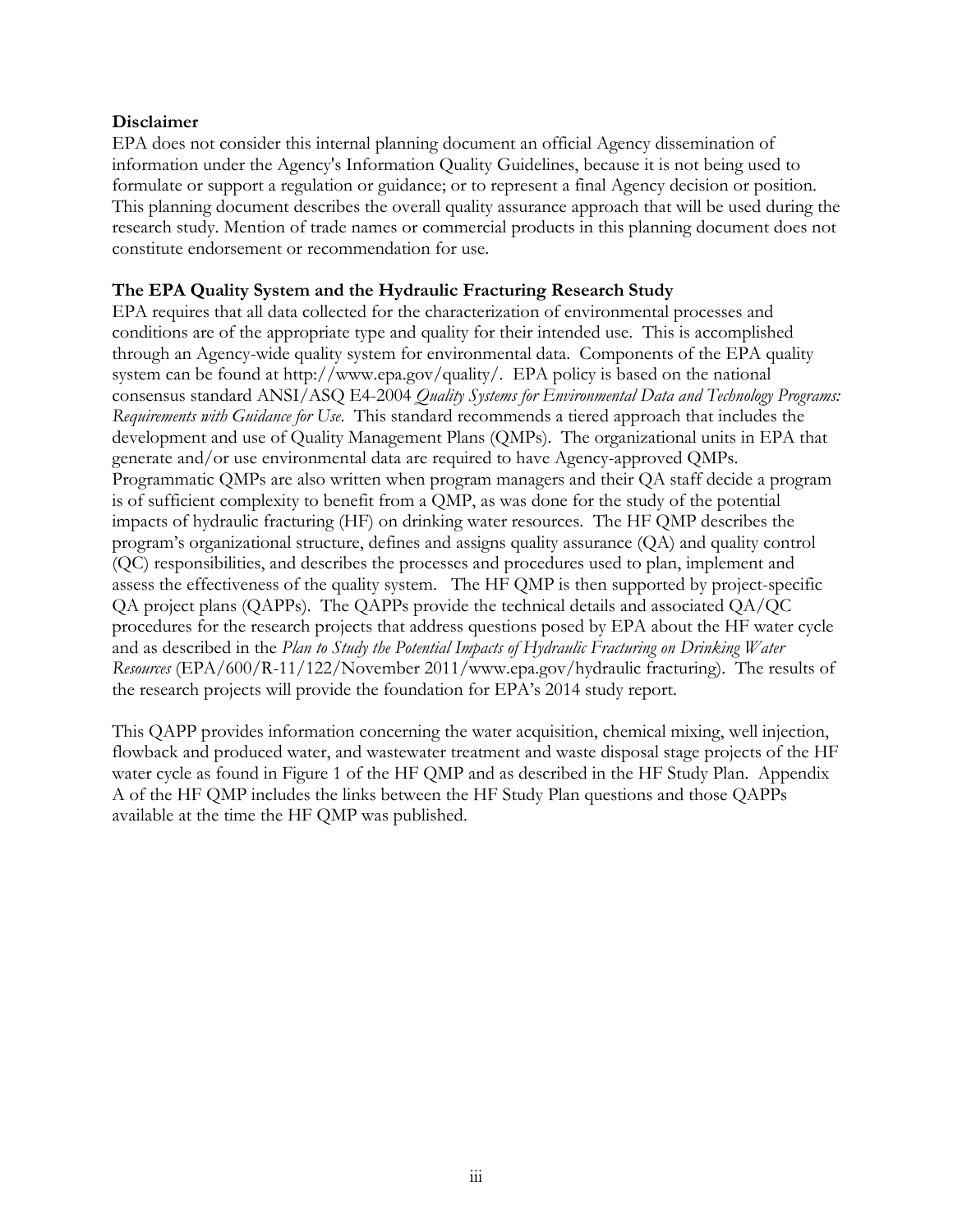#### **Distribution (Element A.3)**

<span id="page-3-0"></span> staff involved in the project, including those who join the project after publication of the QAPP. This Quality Assurance Project Plan (QAPP) will be distributed to staff of the U.S. Environmental Protection Agency and Westat (Table 1). A copy of the document will be provided to all Westat

#### **Table 1. QAPP distribution**

| <b>Name</b>                                 |                             |                                             |
|---------------------------------------------|-----------------------------|---------------------------------------------|
| <b>Title</b>                                | <b>Contact Information</b>  | <b>Mailing Address</b>                      |
| <b>U.S. Environmental Protection Agency</b> |                             |                                             |
| <b>Beverly Randolph</b>                     | 202-566-1013                | <b>U.S. Environmental Protection Agency</b> |
| <b>Technical Project Officer</b>            | Randolph.beverly@epa.gov    | <b>Office of Water</b>                      |
|                                             |                             | 1200 Pennsylvania Ave. NW, (4303T)          |
|                                             |                             | Washington, DC 20460                        |
| <b>Jill Dean</b>                            | (202) 564-8241              | <b>U.S. Environmental Protection Agency</b> |
| <b>Work Assignment Manager</b>              | dean.jill@epa.gov           | <b>Office of Research and Development</b>   |
|                                             |                             | 1200 Pennsylvania Ave. NW, (8104R)          |
|                                             |                             | Washington, DC 20460                        |
| <b>Stephen Watkins, Quality Assurance</b>   | (202) 564-3744,             | <b>U.S. Environmental Protection Agency</b> |
| <b>Officer, Office of Science Policy</b>    | watkins.stephen@epa.gov     | <b>Office of Research and Development</b>   |
|                                             |                             | 1200 Pennsylvania Ave. NW, (8104R)          |
|                                             |                             | Washington, DC 20460                        |
| Westat                                      |                             |                                             |
| <b>David Marker</b>                         | $(301)251 - 4398$           | Westat                                      |
| <b>Project Director</b>                     | davidmarker@westat.com      | 1600 Executive Blvd.                        |
| <b>Work Assignment Manager</b>              |                             | (WB230)                                     |
|                                             |                             | Rockville, MD 20850                         |
| <b>David Morganstein</b>                    | $(301)$ 251-8215            | Westat                                      |
| <b>Quality Assurance Officer</b>            | davidmorganstein@westat.com | 1600 Executive Blvd.                        |
|                                             |                             | (RE492)                                     |
|                                             |                             | Rockville, MD 20850                         |
| <b>John Rogers</b>                          | (301) 294-2804              | Westat                                      |
|                                             | JohnRogers@westat.com       | 1600 Executive Blvd.                        |
|                                             |                             | (WB244)                                     |
|                                             |                             | Rockville, MD 20850                         |
| <b>Shelley Boyd</b>                         | $(301)$ 315-5964            | Westat                                      |
|                                             | shelleyboyd@westat.com      | 1600 Executive Blvd.                        |
|                                             |                             | (WB218)                                     |
|                                             |                             | Rockville, MD 20850                         |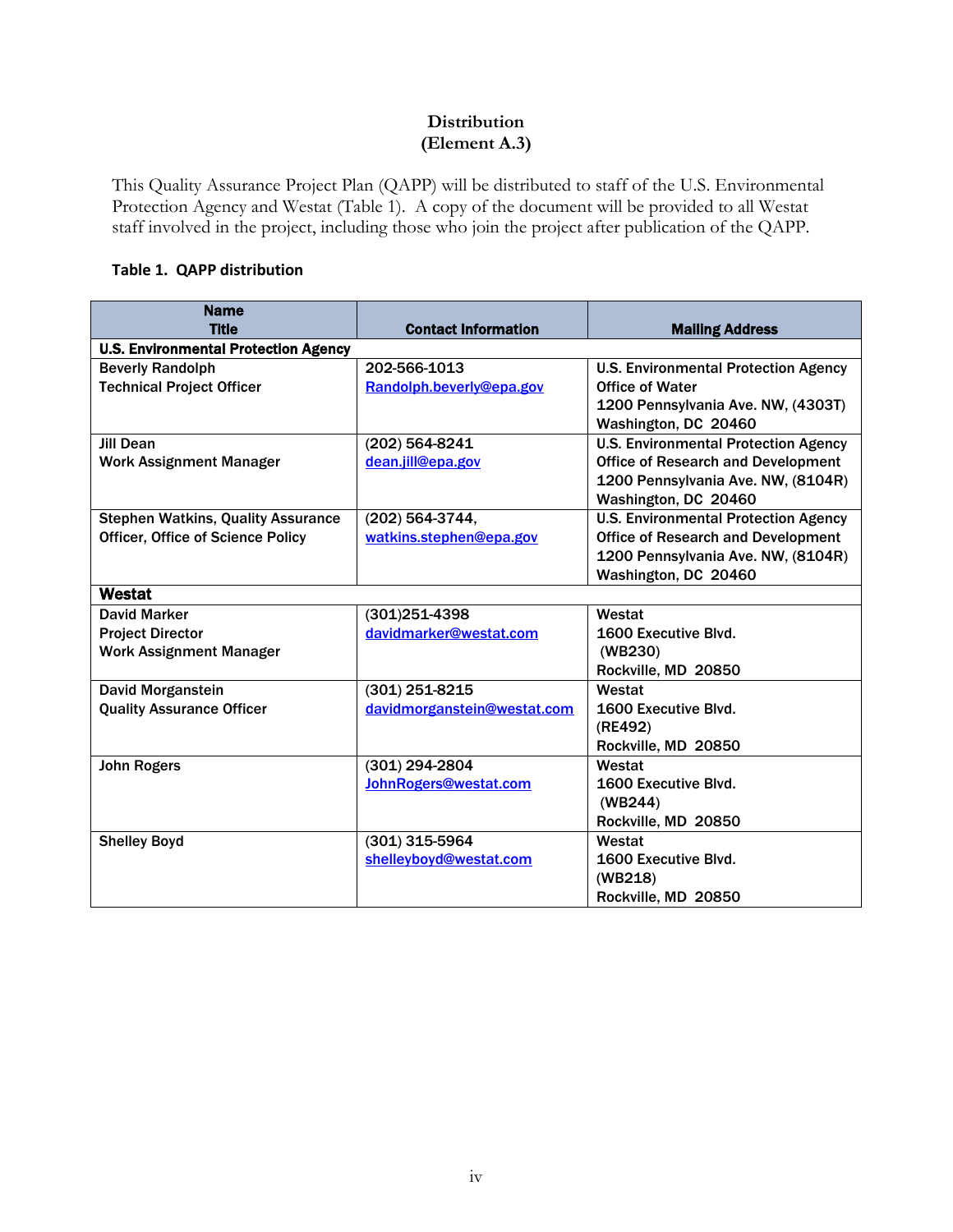# **Table of Contents**

| 1              |            |                |                                                         | $1 - 1$            |
|----------------|------------|----------------|---------------------------------------------------------|--------------------|
| $\overline{2}$ |            |                |                                                         | $2-1$              |
|                | 2.1<br>2.2 |                |                                                         | $2 - 1$<br>$2 - 2$ |
|                |            | 2.2.1<br>2.2.2 | Statement of key questions and project                  | $2 - 3$            |
|                |            |                |                                                         | $2 - 4$            |
|                | 2.3        |                |                                                         | $2 - 4$            |
|                |            | 2.3.1          |                                                         | $2 - 4$            |
|                |            | 2.3.2          |                                                         | $2 - 5$            |
|                |            | 2.3.3          |                                                         | $2 - 5$            |
|                |            | 2.3.4          |                                                         | $2 - 5$            |
|                |            | 2.3.5          |                                                         | $2 - 6$            |
|                |            | 2.3.6          |                                                         | $2 - 6$            |
|                | 2.4        |                | Element A.7: Quality Objectives and Acceptance Criteria | $2 - 6$            |
|                |            | 2.4.1          |                                                         | $2 - 7$            |
|                |            | 2.4.2          |                                                         | $2 - 7$            |
|                |            | 2.4.3          |                                                         | $2 - 8$            |
|                |            | 2.4.4          |                                                         | $2-9$              |
|                |            | 2.4.5          |                                                         | $2 - 10$           |
|                |            | 2.4.6          |                                                         | $2 - 10$           |
|                | 2.5        |                |                                                         | $2 - 11$           |
|                | 2.6        |                |                                                         | $2 - 11$           |
| 3              |            |                |                                                         | $3-1$              |
|                | 3.1        |                |                                                         | $3 - 1$            |
|                | 3.2        |                |                                                         | $3 - 2$            |

**Chapter Chapter Page**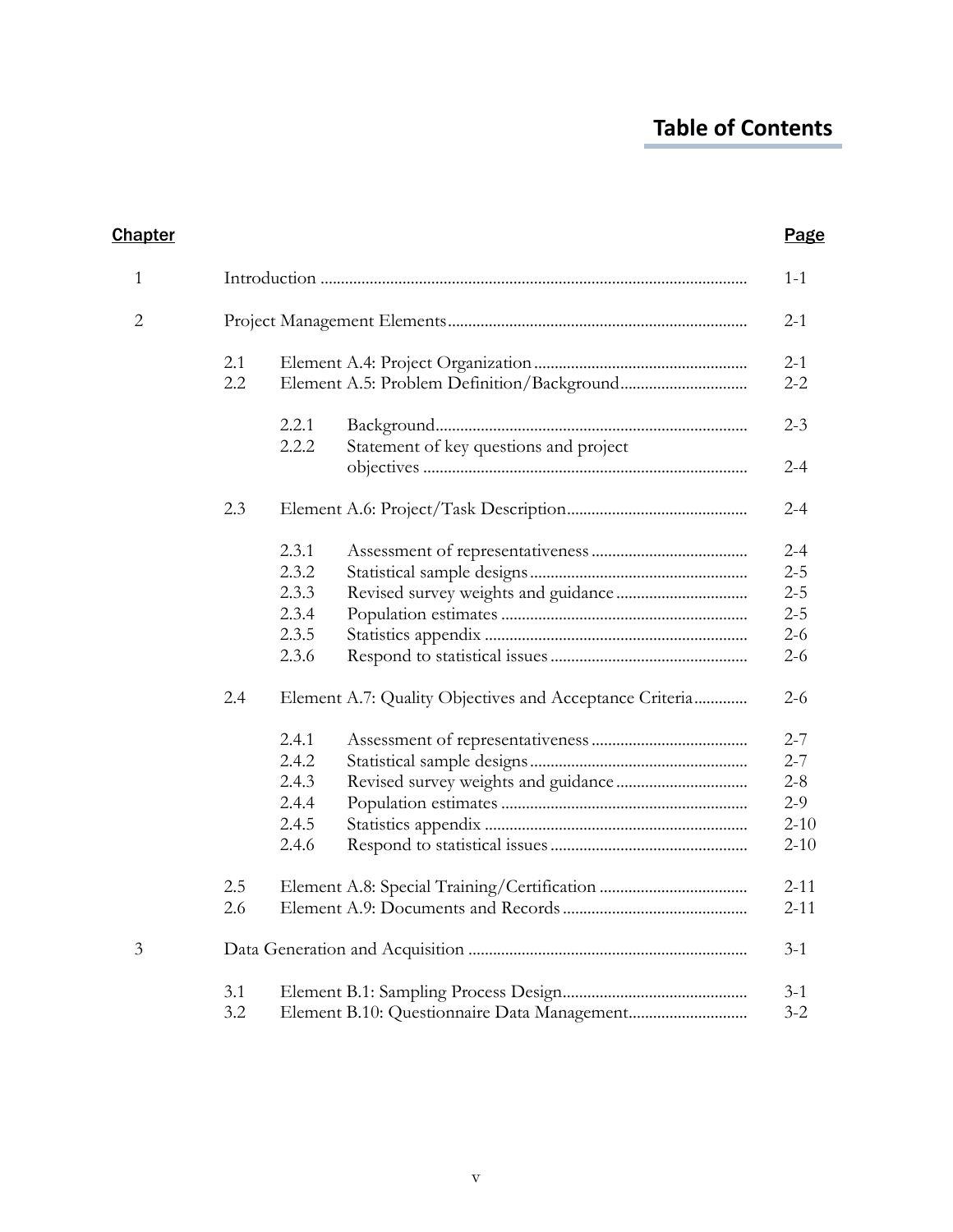# **Table of Contents (continued)**

# **Chapter Chapter Page** [4 Assessment and Oversight Elements .............................................................. 4-1](#page-22-0) 4.1 [Element C.1: Assessments and Response Actions .......................... 4-1](#page-22-0) [4.2 Element C.2: Reports to Management............................................... 4-1](#page-22-0) [5 Data Validation And Usability Element.......................................................... 5-1](#page-23-0) 5.1 Elements D.1 and D.2: Data Review, Verification, and [Validation; and Validation Methods................................................... 5-1](#page-23-0) [5.2 Element D.3: Reconciliation with User Requirements.................... 5-1](#page-23-0) [6 References............................................................................................................ 6-1](#page-25-0) 7 List of Acronyms ................................................................................................ 7-1

# Tables

| $\mathbf{1}$   |          |
|----------------|----------|
| $\mathcal{L}$  | $2 - 7$  |
| 3              | $2 - 8$  |
| $\overline{4}$ | $2-9$    |
| -5             | $2 - 10$ |
| -6             | $2 - 10$ |
|                | $2 - 11$ |

# **Figures**

| $2 - 1$ | Project level QA organization for Westat's support for the |         |
|---------|------------------------------------------------------------|---------|
|         |                                                            | $2 - 2$ |

# **Appendices**

| A | Current Best Method for Documentation |
|---|---------------------------------------|
| В | WESSAMP Program Summary               |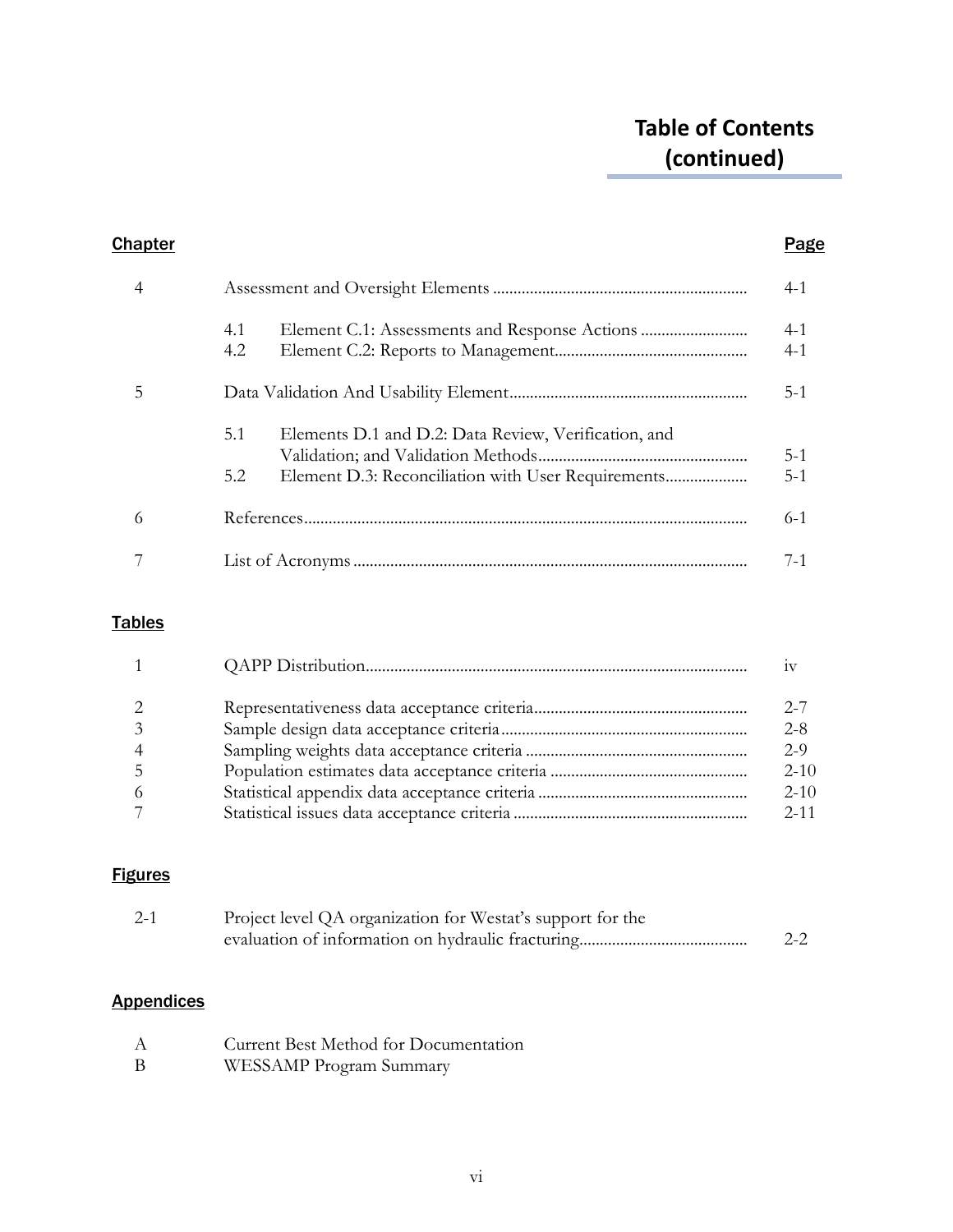Page 1 of 1 Section No. 1 Version 1 Date: July 25, 2013

# <span id="page-6-0"></span>**1. Introduction**

 of Representatives. Stakeholders may use the information from this study to inform their decision EPA is studying the potential impacts of hydraulic fracturing on drinking water resources at the request of the U.S. Congress, specifically the Appropriations Conference Committee of the House making regarding hydraulic fracturing.

 representative these companies were of hydraulic fracturing companies throughout the nation and which the well owner/operators were asked to provide information. The EPA then sent an ERG assisted EPA in developing a technical questionnaire that was sent to nine hydraulic fracturing service companies on September 9, 2010. EPA received questionnaire responses from all nine companies. Westat assisted EPA in analyzing the nine questionnaire responses to determine how for major fracturing areas. We then developed a sampling plan and selected nine oil and gas well owner/operators for whom these service companies hydraulically fractured wells. Westat also used a statistical approach to select a set of the wells hydraulically fractured by the service companies for information request on August 11, 2011, to the selected nine oil and gas well owner/operators regarding well construction, design, and well operation practices for the selected 350 oil and gas wells that were hydraulically fractured from 2009-2010.

As directed by EPA, Westat has prepared this detailed Quality Assurance Project Plan (QAPP). It is responsive to all applicable elements specified in EPA Requirements for Quality Assurance Project Plans (1). This QAPP is a project-specific supplement to Westat's Quality Management Plan (QMP) approved April 17, 1998 and revised December 1, 2009, which was prepared in accordance with EPA Requirements for Quality Management Plans. Westat's QMP details the responsibilities of the Westat's Quality Assurance Officer (QAO) and Project Management Team and describes procedures used to plan, implement, and assess project quality. These procedures, tailored to the needs of the tasked activities, will be used on Westat's work assignment associated with this program. This plan addresses the secondary data sources, as Westat will not be involved in any of the primary data collection.

References are presented in Section 6. Throughout this document, each time a reference is cited, a number corresponding to the Section 6 listing is shown in parentheses.

Section 7 contains a list of acronyms used throughout this document.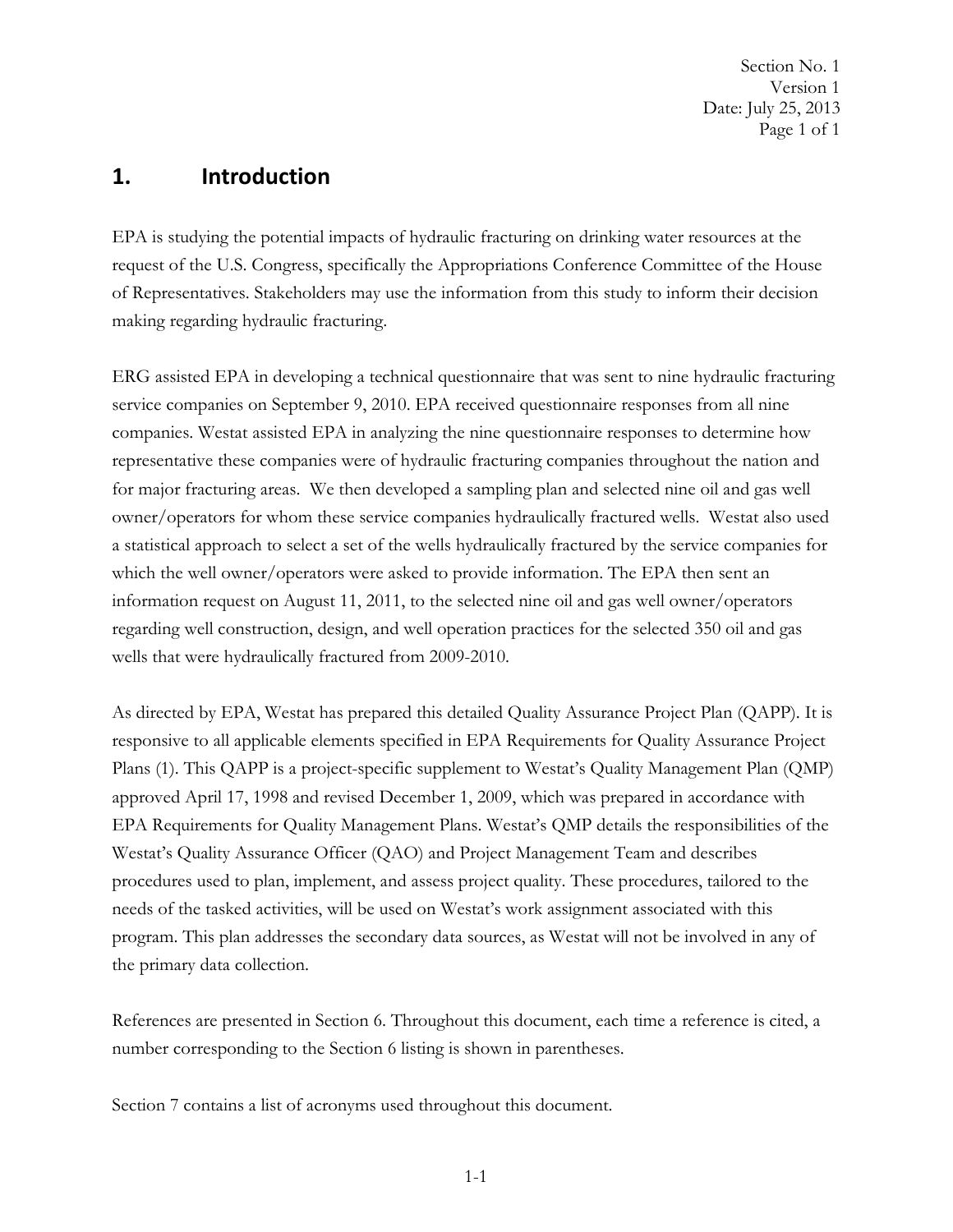Date: July 25, 2013 Page 1 of 12 Section No. 2 Version 1

# <span id="page-7-0"></span>**2. Project Management Elements**

This section addresses project management, including project history and objectives, roles and responsibilities, and project goals. In addition, this section presents the mechanisms EPA and ERG will use to ensure that all participants understand the goals and the approach to be used for this project. In its Requirements of Quality Assurance Project Plans (1), EPA identifies the following nine project management elements:

- A.1: Title and Approval Sheet;
- A.2: Table of Contents;
- A.3: Distribution List;
- A.4: Project Organization;
- A.5: Problem Definition/Background;
- A.6: Project/Task Description;
- A.7: Quality Objectives;
- A.8: Special Training/Certification; and
- A.9: Project Documents and Records.

Elements A.1 through A.3 have been provided earlier in this document. The remaining elements are presented below.

#### *2.1 Element A.4: Project Organization*

Project organization for Westat's support of this project is depicted in Figure 2-1. The Westat Project Director and Work Assignment Manager (WAM) will be responsible for management and administrative aspects of the work performed. He will also be responsible for ensuring that the quality of work, schedule, and budget meet the requirements of the EPA hydraulic fracturing study. He will provide technical direction and oversight to Westat staff. He will be the principal contact for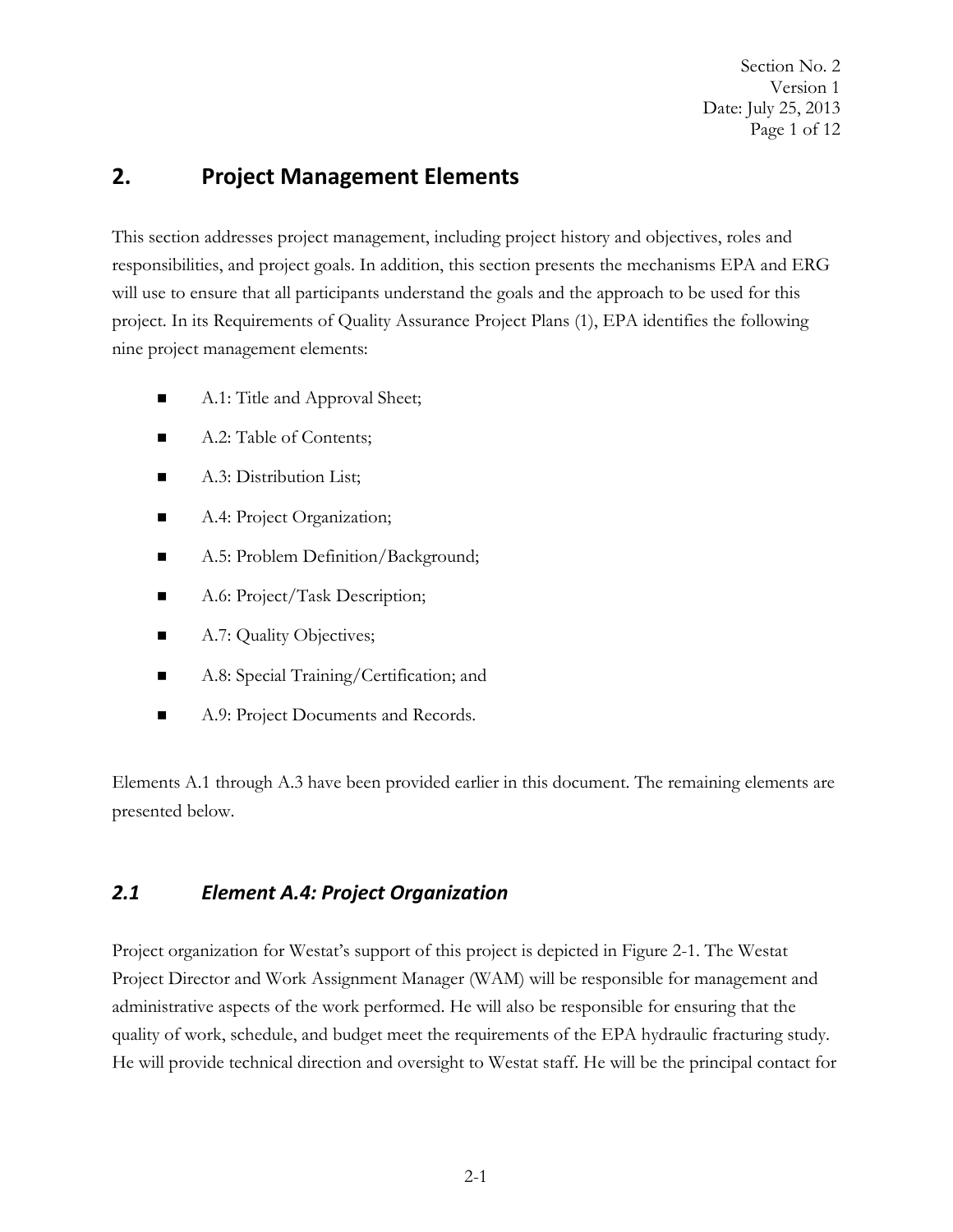<span id="page-8-0"></span>the EPA WAM on project issues, deliverables, and schedule. The Westat WAM will also keep the Project QA Officer advised of any quality problems that arise.

The Project QA Officer will be responsible for the development and execution of QA activities throughout the course of the project, including those related to the questionnaire task. The Project QA Officer will also ensure that the Westat WAM is obtaining appropriate technical review of all deliverables.





#### *Element A.5: Problem Definition/Background 2.2*

This section explains the purpose of the hydraulic fracturing study. It also presents a brief background of hydraulic fracturing.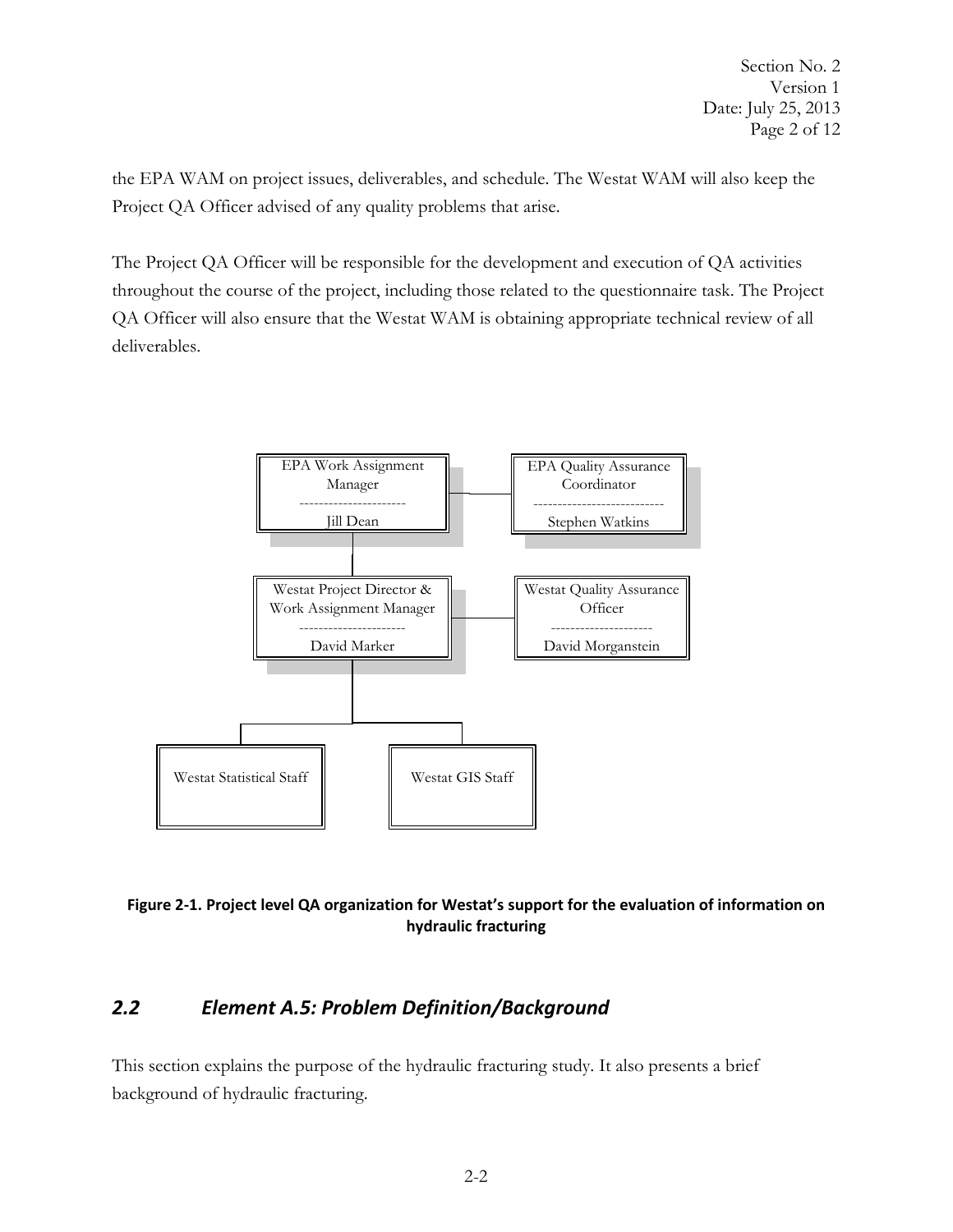Date: July 25, 2013 Page 3 of 12 Section No. 2 Version 1

### <span id="page-9-0"></span>**2.2.1 Background**

 developed a draft study plan in February 2011 using input from stakeholders and EPA's Science Advisory Board, which focused on drinking water resources (quality and quantity). The study plan Over the past few years, the use of hydraulic fracturing for oil and gas extraction has increased and has expanded over a wider diversity of geographic regions and geologic formations. Public concerns have focused recently on the potential drinking water impacts of the hydraulic fracturing process used during natural gas production from unconventional resources such as shale and coalbed methane formations. Given this expansion and increasing concerns, EPA announced in March 2010 that it would study the potential adverse impact that hydraulic fracturing may have on drinking water. During the summer of 2010, EPA conducted a series of meetings to receive broad, balanced input on research topics from stakeholders in key regions affected by hydraulic fracturing. EPA was finalized in November 2011.

 In September 2010, EPA requested data from nine well service companies that perform hydraulic fracturing. The objectives of the information request were:

- Identify key industry well owner/operators;
- Obtain contact information for persons within each company most familiar with hydraulic fracturing operations and for companies that have been contracted to perform hydraulic fracturing;
- Gain information on the location and services performed for past and future hydraulic fracturing operations;
- Dubtain the names and formulations/mixtures of hydraulic fracturing fluids;
- Obtain chemical and proppant constituent information for each formulation/mixture of hydraulic fracturing fluid;
- Define policies, practices, and standard operating procedures for common operations; and
- Identify water specifications for each formulation/mixture.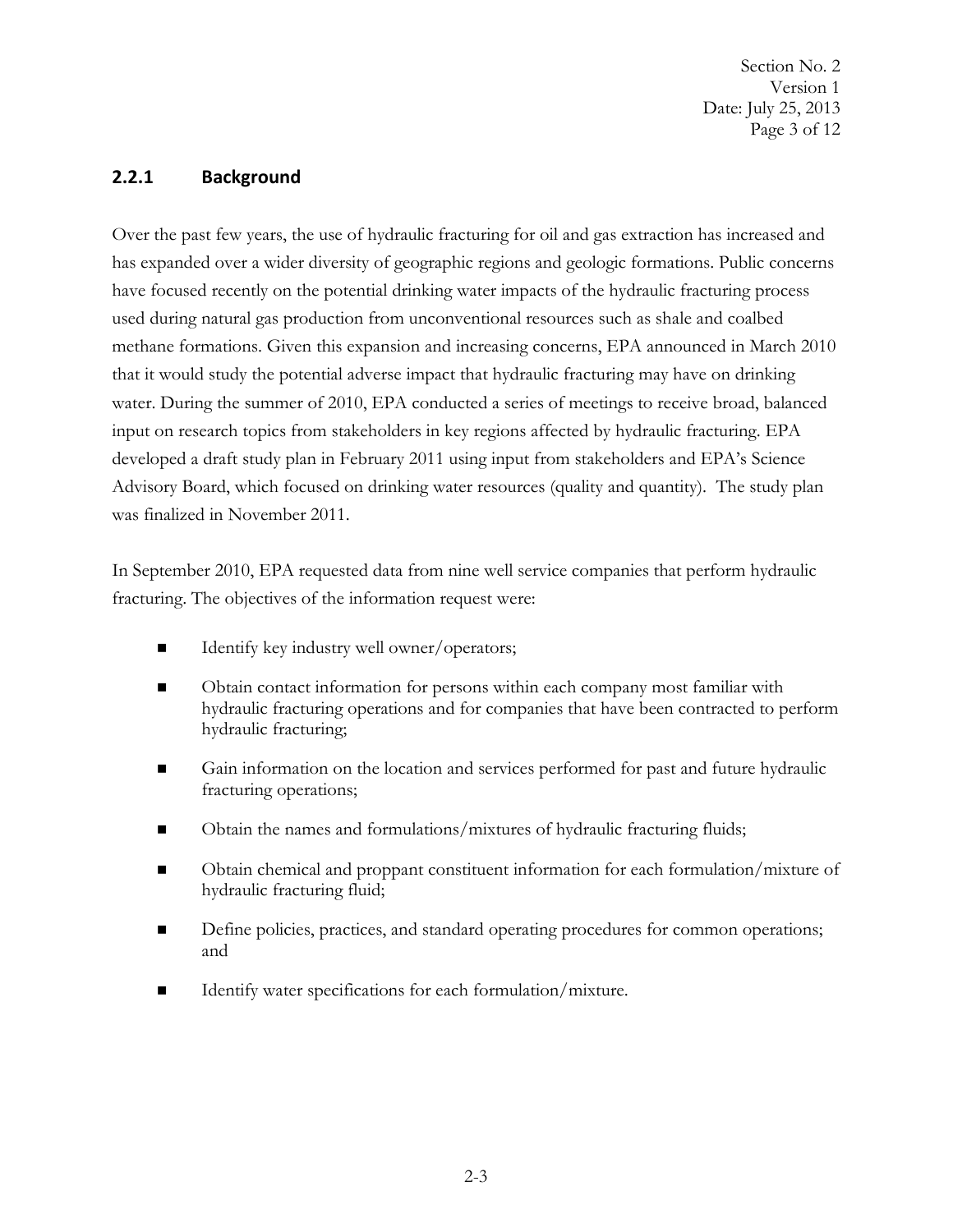Date: July 25, 2013 Page 4 of 12 Section No. 2 Version 1

# <span id="page-10-0"></span>**2.2.2 Statement of key questions and project objectives**

 drinking water and public health. Westat is supporting EPA in its study of the use and potential impacts of hydraulic fracturing on

Westat will support EPA in answering the following key questions:

- 1. How representative are the hydraulic fracturing service companies that responded to its 2010 information request?
- 2. How many wells should be included in the 2011 information request of oil and gas well owner/operators?
- 3. How should the oil and gas well owner/operators be selected?
- 4. How does hydraulic fracturing affect drinking water quality, especially drinking water aquifers and surface water bodies?
- 5. How does hydraulic fracturing and the associated dewatering affect hydrogeology, such as structural stability and subsidence?
- 6. What practices are established to control drinking water impacts?
- 7. What methods are being used for chemical analyses of the hydraulic fracturing fluid?
- 8. How does hydraulic fracturing differ across the country?

Westat will summarize findings in a series of memoranda.

# *2.3 Element A.6: Project/Task Description*

This section provides a management level overview of the work Westat will perform in support of this project. Westat will perform this work at the direction of EPA.

# **2.3.1 Assessment of representativeness**

 Westat evaluated data collected by EPA from nine hydraulic fracturing service companies regarding to assess the extent to which the nine respondents were representative of their industry as a whole. independent information on the number of wells recently drilled and their approximate locations. We then compared the distribution of wells from these sampled companies with estimates of the We then compared the distribution of wells from these sampled companies with estimates of the their practices, and information regarding the hydraulic fracturing and oil and gas industries in order Westat examined third-party sources (e.g. websites and industry representatives) to gather universe of all wells.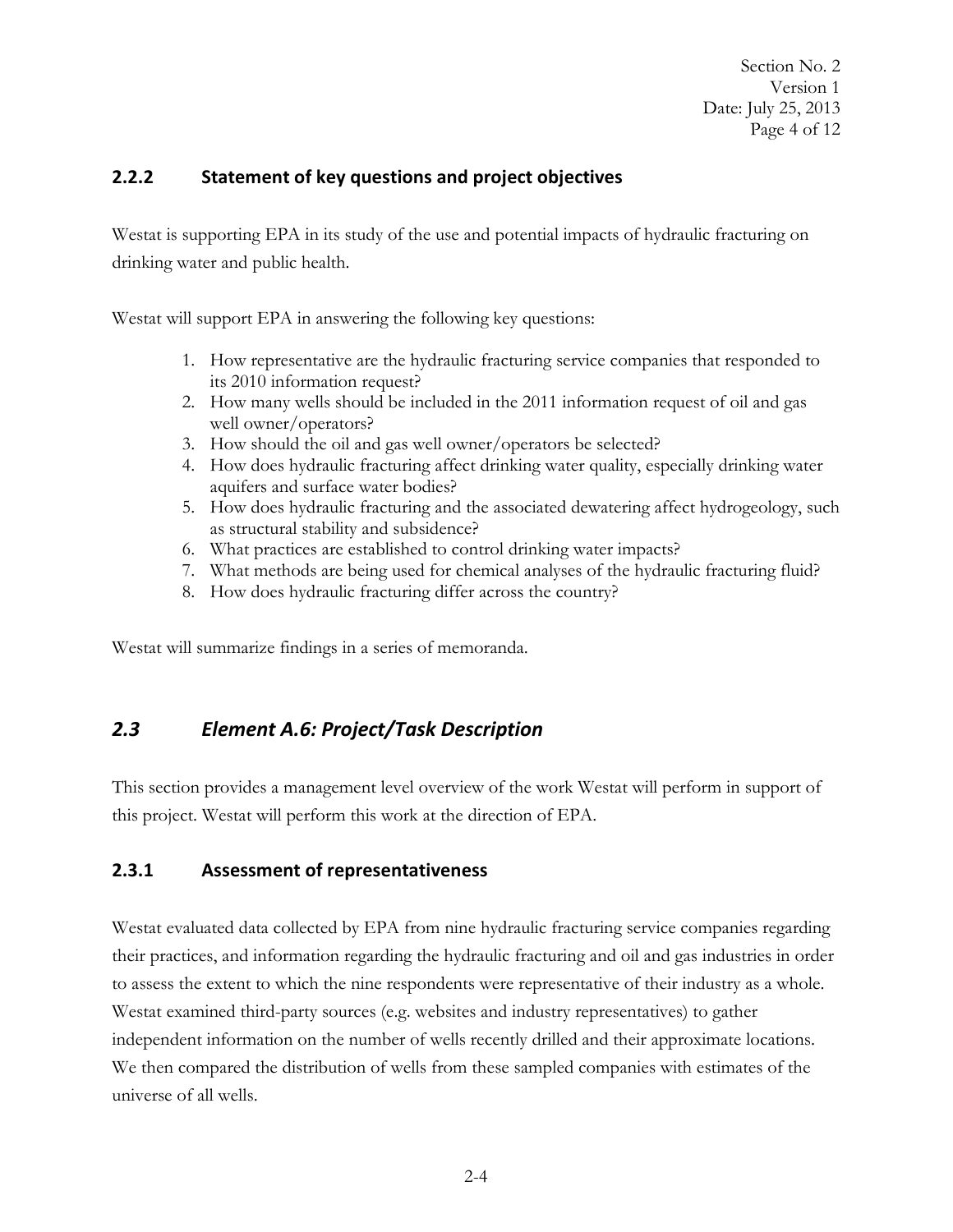Date: July 25, 2013 Page 5 of 12 Section No. 2 Version 1

### <span id="page-11-0"></span>**2.3.2 Statistical sample designs**

 oil and gas well owner/operators who were the customers of the hydraulic fracturing service no more than nine oil and gas well owner/operators, and that the request provide information as improved results. Westat will provide statistical support to meet EPA's objective to evaluate the potential impacts of hydraulic fracturing on drinking water resources. In August 2011, EPA requested information from companies that responded to EPA's 2010 request. EPA requested well files for a sample of wells that were reported by the hydraulic fracturing companies. EPA desired that this new request go to representative as possible of the wells hydraulically fractured by the nine service companies. Westat identified, evaluated, and recommended options for choosing the nine oil and gas well owner/operators from which EPA could request information. In addition to selecting the nine oil and gas well owner/operators, Westat proposed a sample size, sampling plan, and study design for selecting a representative sample of wells for which the nine well owner/operators were asked to provide information to EPA. EPA desired that the study design be as simple as possible, and Westat evaluated the extent to which including stratification to gain representativeness provided

#### **2.3.3 Revised survey weights and guidance**

 response. After the response deadline and EPA classifies the sample draw into appropriate revised survey weights that are adjusted for nonresponse and other factors. Westat will provide survey weights and statistical documentation on applying the survey weights. When respondents identify particular circumstances that might affect the survey weights (e.g., eligibility) and statistical analyses, Westat will provide recommendations to EPA in handling the categories (i.e., respondents, out-of-scope, non-respondent, etc.), Westat will provide draft and

# **2.3.4 Population estimates**

Westat will provide statistical estimates of population and subpopulation sizes, characteristics, and variability in response to technical direction that identifies the specific population estimates and types of adjustments such as non-response, undercounts, over-counts, and post-stratification. In addition, Westat will adjust analysis results for missing data resulting from item and survey nonresponse. With each set of population estimates, Westat will provide documentation about the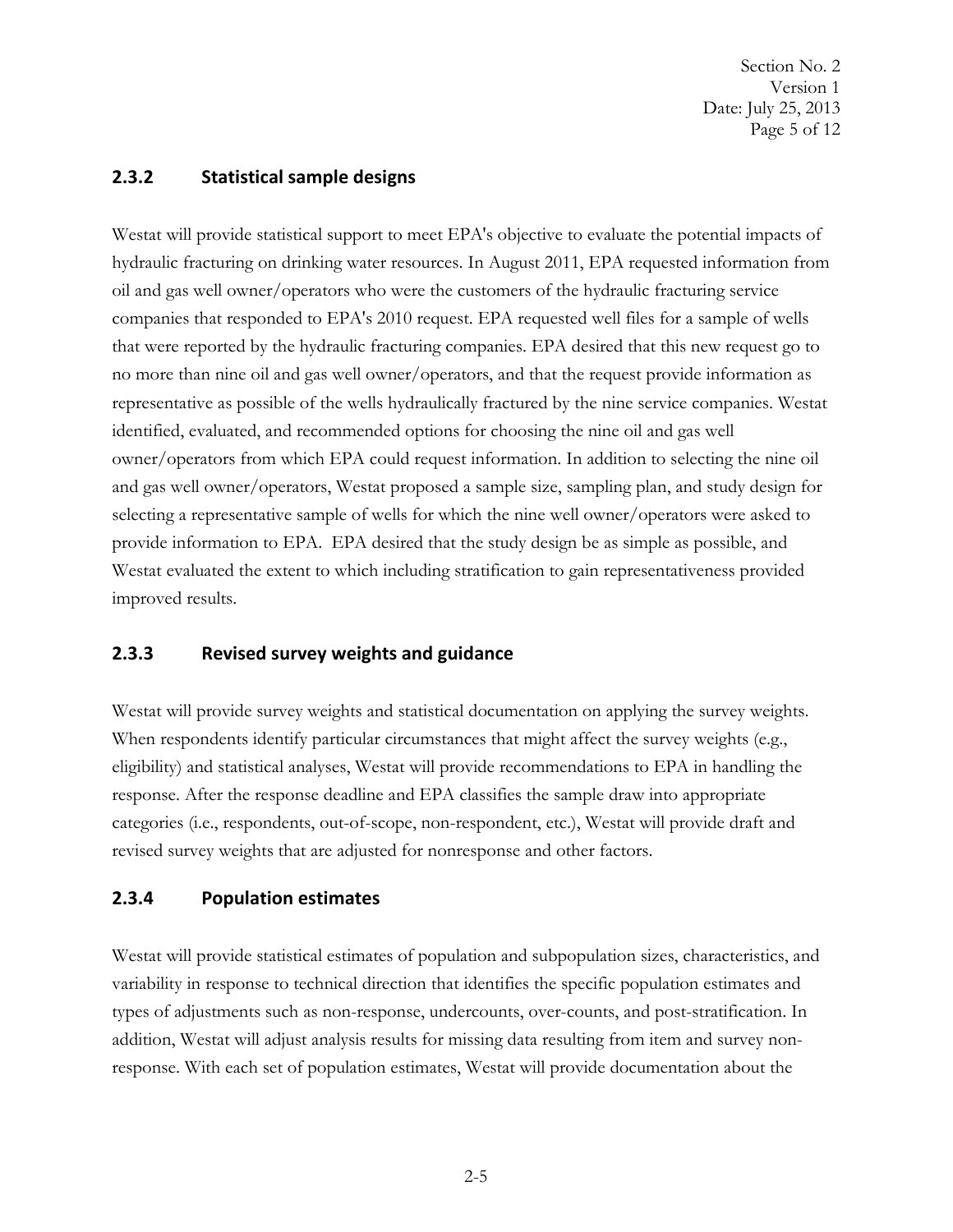<span id="page-12-0"></span> comments and updated databases into revisions. population definitions, statistical, methodology and the results. Westat will incorporate EPA

# **2.3.5 Statistics appendix**

 estimation. Westat will incorporate the EPA WAM comments into revised versions. The final documents for the study. Westat will provide an outline, draft appendix, and final version of the appendix that describe the design of the information request, outcomes, quality assurance, and methodology for population version shall be delivered in a format that can be easily incorporated into one of the main technical

# **2.3.6 Respond to statistical issues**

 WAM. EPA may obtain these studies from sources such as OW, other EPA Offices, EPA Regions, states, other government agencies including OMB, industry reports, and professional journals. Upon receipt of written technical direction, Westat will provide statistical review and comments on documents specific to hydraulic fracturing. These documents will be provided to Westat by the EPA

Westat will provide up to three additional statistical analyses, statistical review, and research relevant to hydraulic fracturing as specified in written technical directives.

# *2.4 Element A.7: Quality Objectives and Acceptance Criteria*

This QAPP is intended to ensure that data collected for the evaluation of hydraulic fracturing information are of the quality necessary to support EPA in determining the potential impact of hydraulic fracturing on drinking water resources. The main sources of data for this task are data collected in the questionnaires, existing EPA studies, web sites, and third-party databases.

All project deliverables will include documentation supporting the work that identifies the sources of data, assumptions made, and calculations used in their development with sufficient detail so that the work can be reproduced by qualified third parties.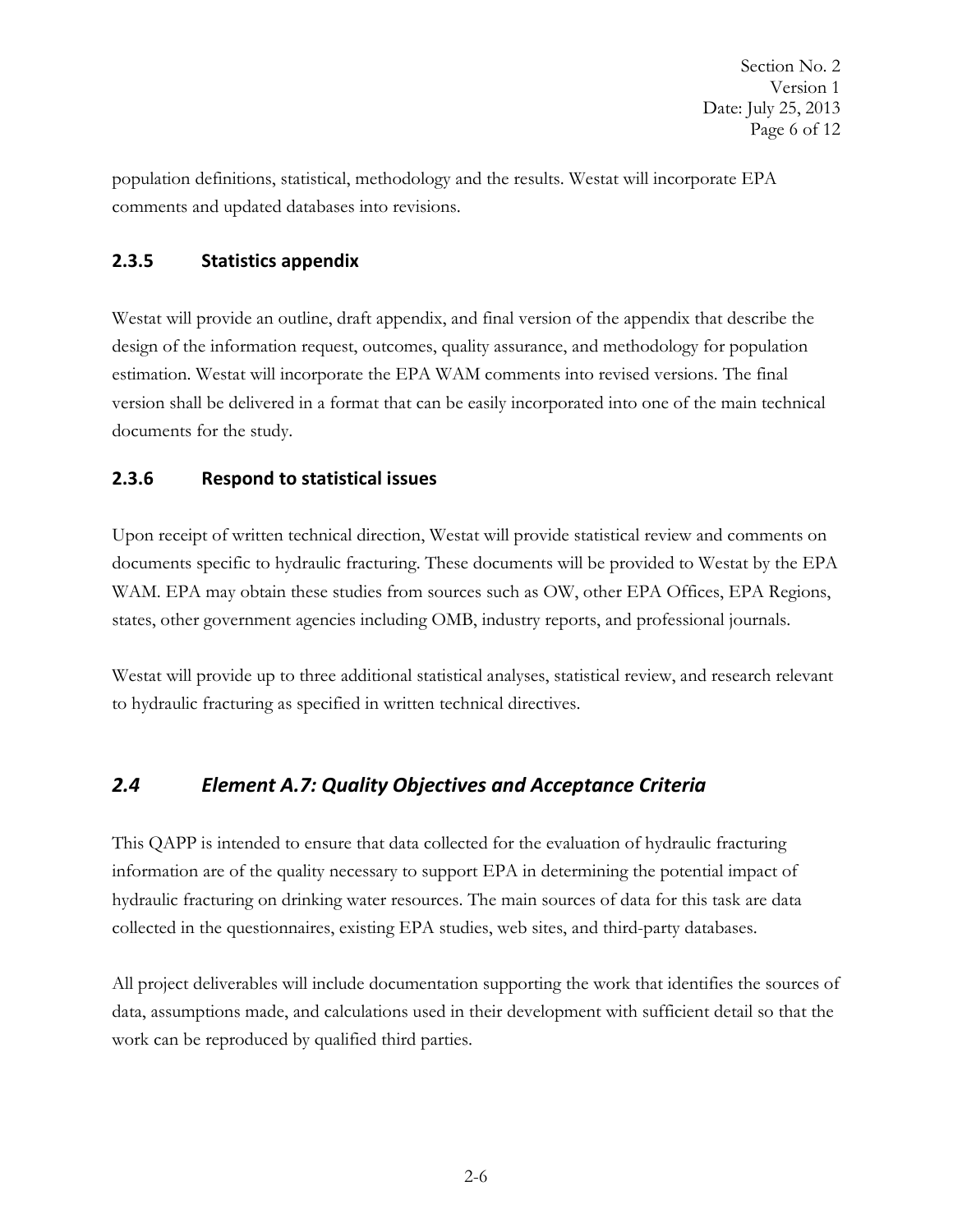Date: July 25, 2013 Page 7 of 12 Section No. 2 Version 1

#### <span id="page-13-0"></span>**2.4.1 Assessment of representativeness**

 Westat evaluated data collected in 2010 by EPA from nine hydraulic fracturing service companies industries in order to assess the extent to which the nine respondents are representative of their locations. We used geographic information systems (GIS) as well as analytic methods to compare regarding their practices, and information regarding the hydraulic fracturing and oil and gas industry as a whole. Westat examined third-party sources (e.g. websites and industry representatives) to gather independent information on the number of wells recently drilled and their approximate the sampled wells with these estimates of the universe of all wells.

 Westat compared the data from the nine service companies with third-party data that were available on the web and through industry contacts, as described in Table 2. The third-party information was information obtained from many state-level data systems. These state-level sources collect different representativeness of the data but it did not prevent all data analyses. not useful for assessing representativeness. The available information is generally a compilation of information making it difficult to develop a national comparison for a fixed period of time. Missing data from the third-party source limited Westat's ability to quantitatively assess the

| <b>Acceptance Criterion:</b><br><b>Questionnaire Data</b> | <b>Description/Definition</b>                                                                              | <b>Specification</b>                                                                        |
|-----------------------------------------------------------|------------------------------------------------------------------------------------------------------------|---------------------------------------------------------------------------------------------|
| <b>Timeliness</b>                                         | Are data within the time period of<br>interest?                                                            | What time period is covered by the<br>data?                                                 |
| Internal consistency                                      | For an individual data source, do<br>national numbers equal the sum of all<br>subnational areas?           | Does it appear that parts of the data<br>are inconsistent?                                  |
| <b>Completeness</b>                                       | For a given data source, do data contain<br>information on drilling date and<br>locational information?    | Does it appear that parts of the data<br>are missing?                                       |
| <b>Representativeness</b>                                 | Do the questionnaire data represent the<br>plays with the most activity during the<br>period under review? | <b>Compare compiled questionnaire</b><br>data to available websites or industry<br>sources. |

| Table 2. Representativeness data acceptance criteria |  |
|------------------------------------------------------|--|
|------------------------------------------------------|--|

# **2.4.2 Statistical sample designs**

 In August 2011, EPA requested information from nine oil and gas well owner/operators who were the customers of the hydraulic fracturing service companies that responded to EPA's 2010 request.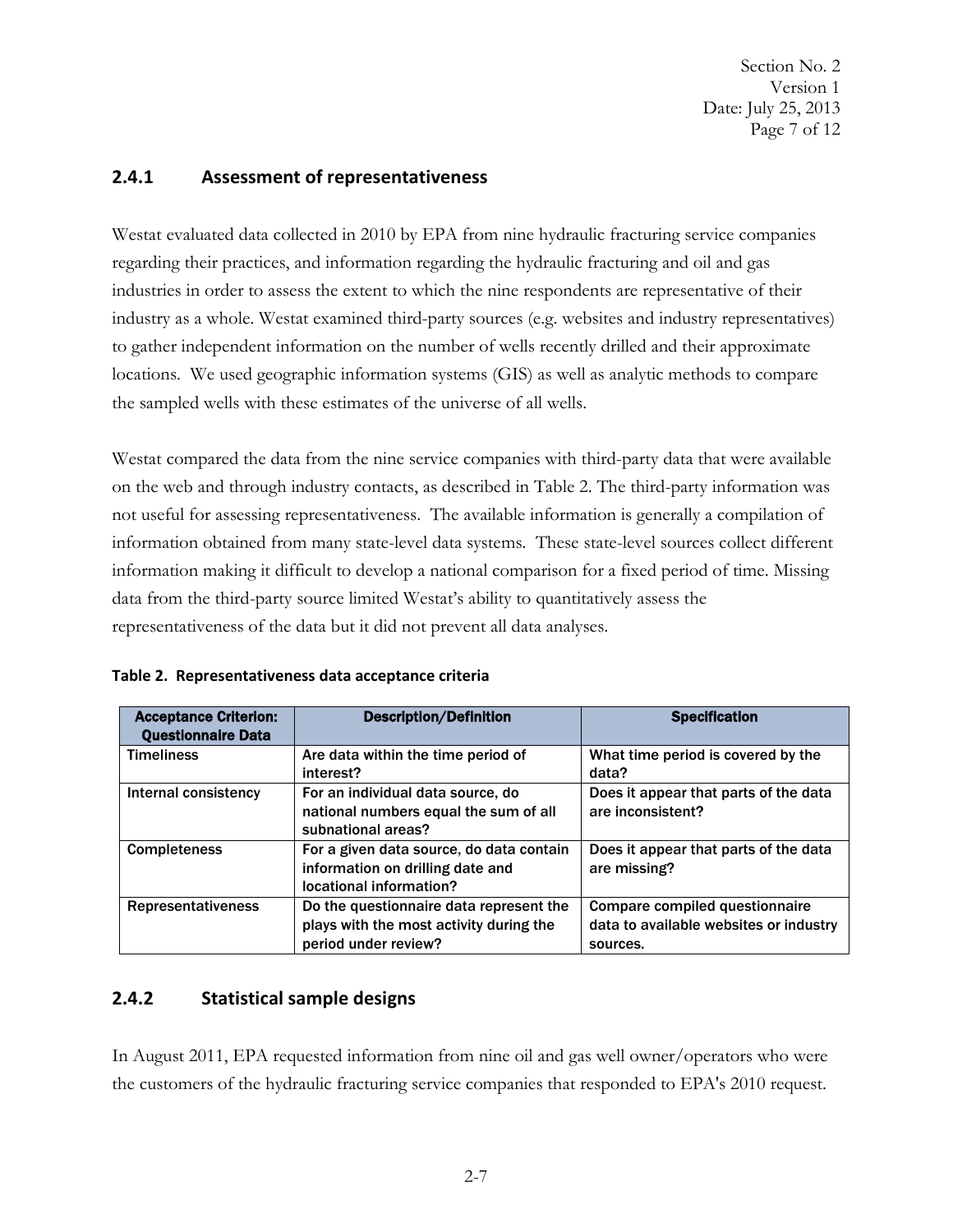<span id="page-14-0"></span> the wells hydraulic fractured by the nine hydraulic fracturing service companies. Westat identified, evaluated, and recommended options for choosing the nine oil and gas well owner/operators from which EPA requested information in order that the companies were representative of the wells EPA's request included a request for a set of files for a sample of wells that were representative of fractured by the nine hydraulic fracturing service companies that provided information in 2010. To the extent possible, the data were also representative of hydraulic fracturing conducted by the nine service companies in the major shale plays, coal bed methane, and tight sands production areas of the continental United States. Westat proposed a sample size, sampling plan, and study design to achieve this representativeness.

 and, based on comments from EPA, it developed a finalized design. We then selected the sample of Westat identified and assessed data sources and databases regarding the make-up and structure of the oil and gas production industry as well as the database provided by EPA based on responses from the nine hydraulic fracturing service companies. These were used to develop the sample frame for selecting a sample of oil and gas well owner/operators. Westat recommended a sample design oil and gas well owner/operators.

| <b>Acceptance Criterion:</b><br><b>Questionnaire Data</b> | <b>Description/Definition</b>                                                                                                | <b>Specification</b>                                                                                                                           |
|-----------------------------------------------------------|------------------------------------------------------------------------------------------------------------------------------|------------------------------------------------------------------------------------------------------------------------------------------------|
| <b>Timeliness</b>                                         | Are data current?                                                                                                            | Do the data all cover the same time<br>period?                                                                                                 |
| <b>Representativeness</b>                                 | Will the sample design yield a<br>representative sample of companies?                                                        | Are the sampled companies likely to<br>include wells across the plays with<br>the most activity during the time<br>period under review?        |
| <b>Completeness</b>                                       | For a given data source, does it cover<br>some or all of the plays with the most<br>activity during the period under review? | There should be documentation of<br>whether or not the reported data<br>cover all the active plays or are<br>restricted to specific locations. |
| Comparability                                             | Are the data from the different data<br>sources consistent?                                                                  | <b>Compare counts of companies</b><br>and/or wells in different locations.                                                                     |

| Table 3. Sample design data acceptance criteria |  |
|-------------------------------------------------|--|
|                                                 |  |

# **2.4.3 Revised survey weights and guidance**

Westat will provide survey weights and statistical documentation on applying the survey weights. When respondents identify particular circumstances that might affect the survey weights (e.g., eligibility) and statistical analyses, Westat will provide recommendations to EPA in handling the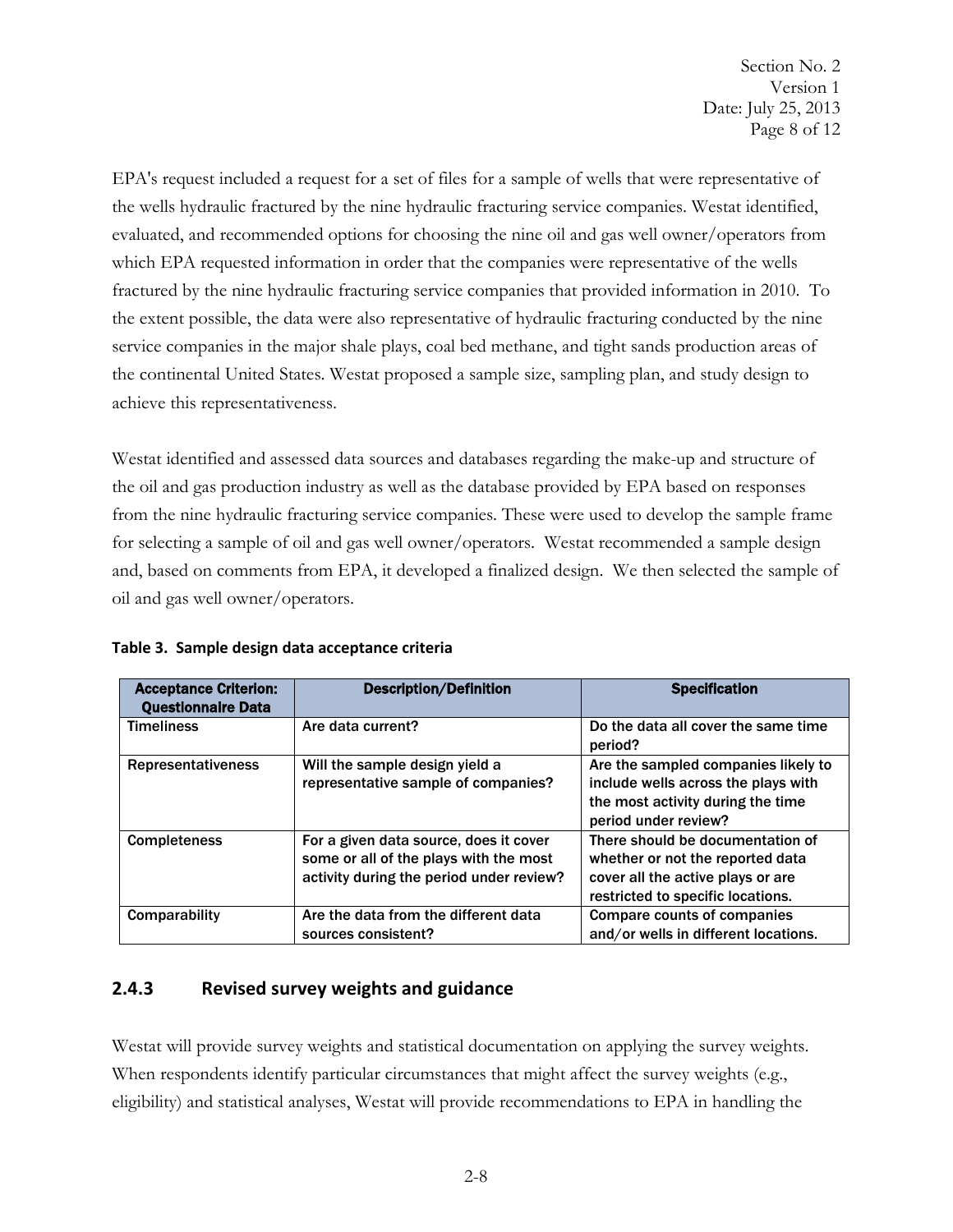<span id="page-15-0"></span> adjusted for nonresponse and other factors. response. Westat will provide draft and revised (based on EPA comments) survey weights that are

| <b>Acceptance Criterion:</b><br><b>Questionnaire Data</b> | <b>Description/Definition</b>       | <b>Specification</b>                  |
|-----------------------------------------------------------|-------------------------------------|---------------------------------------|
| <b>Precision</b>                                          | Can the weights be improved to      | Examine weight outliers for possible  |
|                                                           | increase precision?                 | trimming.                             |
| <b>Bias</b>                                               | Do the weights yield unbiased       | Are there collapsing or other factors |
|                                                           | estimates?                          | that could lead to biased estimates?  |
| <b>Completeness</b>                                       | What response rate was achieved? Is | Document the response rate both at    |
|                                                           | that likely to introduce any bias?  | the company and well level.           |

#### **Table 4. Survey weights data acceptance criteria**

# **2.4.4 Population estimates**

possible that limitations on naming conventions in SAS will require Westat to modify these names. Westat will use databases from EPA containing information from the 350 well files requested from well owner/operators in 2011 to produce population estimates. To the extent possible, Westat will process these databases using the same variable names and labels as are on the files we receive. It is If that occurs, Westat will provide a mapping of the existing variables to Westat's modified variables.

Westat will provide statistical estimates of population and subpopulation sizes, characteristics, and variability for specific population estimates and types of adjustments such as non-response, undercounts, overcounts, and post-stratification. In addition, Westat will adjust analysis results for missing data resulting from item and survey non-response. With each set of population estimates, Westat will provide documentation about the population definitions, statistical, methodology and the results. Westat will incorporate EPA comments and updated databases into revisions. Copies of computer programs and databases will be provided for final versions, along with corresponding documentation.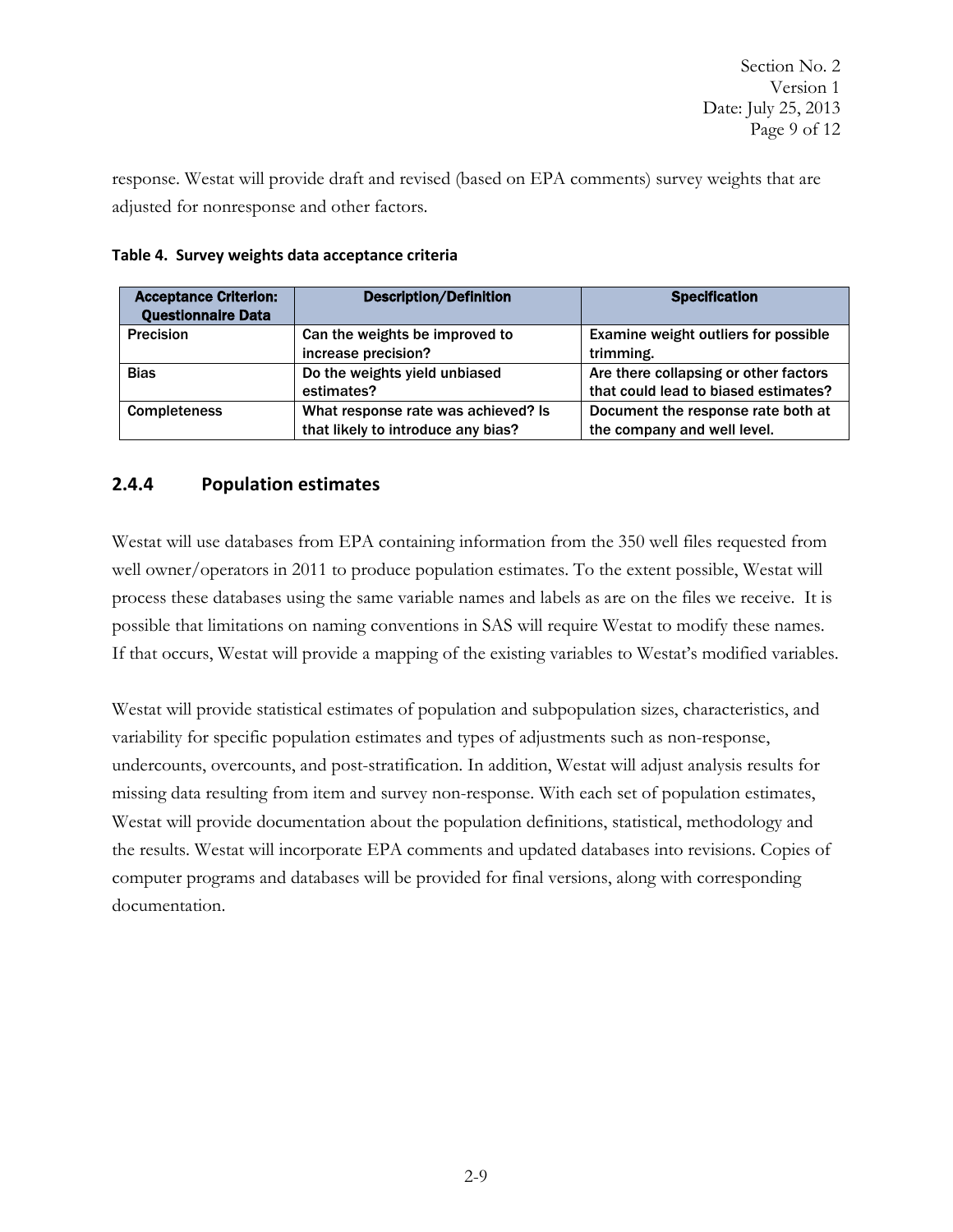Date: July 25, 2013 Page 10 of 12 Section No. 2 Version 1

| <b>Acceptance Criterion:</b><br><b>Questionnaire Data</b> | <b>Description/Definition</b>       | <b>Specification</b>                 |
|-----------------------------------------------------------|-------------------------------------|--------------------------------------|
| <b>Precision</b>                                          | Can the weights be improved to      | Examine weight outliers for possible |
|                                                           | increase precision?                 | trimming.                            |
| <b>Bias</b>                                               | Do the weights yield unbiased       | Is there collapsing or other factors |
|                                                           | estimates?                          | that could lead to biased estimates? |
| <b>Completeness</b>                                       | What response rate was achieved? Is | Document the response rate both at   |
|                                                           | that likely to introduce any bias?  | the company and well level.          |
| Comparability                                             | Are the data consistent with other  | <b>Compare counts of companies</b>   |
|                                                           | available data?                     | and/or wells with other available    |
|                                                           |                                     | data sources.                        |

#### <span id="page-16-0"></span> **Table 5. Population estimates data acceptance criteria**

# **2.4.5 Statistics appendix**

 incorporate the EPA WAM comments into revised versions. The final version shall be delivered in a Westat will provide an outline, draft appendix, and final version of the appendix that describe the survey design, outcomes, quality assurance, and methodology for population estimation. Westat will format that can be easily incorporated into one of the main technical documents for the study.

**Table 6. Statistical appendix data acceptance criteria** 

| <b>Acceptance Criterion:</b><br><b>Questionnaire Data</b> | <b>Description/Definition</b>                                  | <b>Specification</b>                               |
|-----------------------------------------------------------|----------------------------------------------------------------|----------------------------------------------------|
| <b>Completeness</b>                                       | Does the appendix cover all activities<br>conducted by Westat? | Review all previous deliverables for<br>inclusion. |
| <b>Usability</b>                                          | Is the appendix in the appropriate<br>format $(s)$ ?           | Discuss with EPA any formatting<br>requirements.   |

# **2.4.6 Respond to statistical issues**

Westat will provide statistical review and comments on documents specific to hydraulic fracturing. These documents will be provided to Westat by the EPA WAM. EPA may obtain these studies from sources such as OW, other EPA Offices, EPA Regions, states, other government agencies including OMB, industry reports, and professional journals. Westat will provide a preliminary assessment to EPA to assure we are interpreting the issues consistent with EPA's needs. In-depth review will then be reported in detailed memoranda or reports.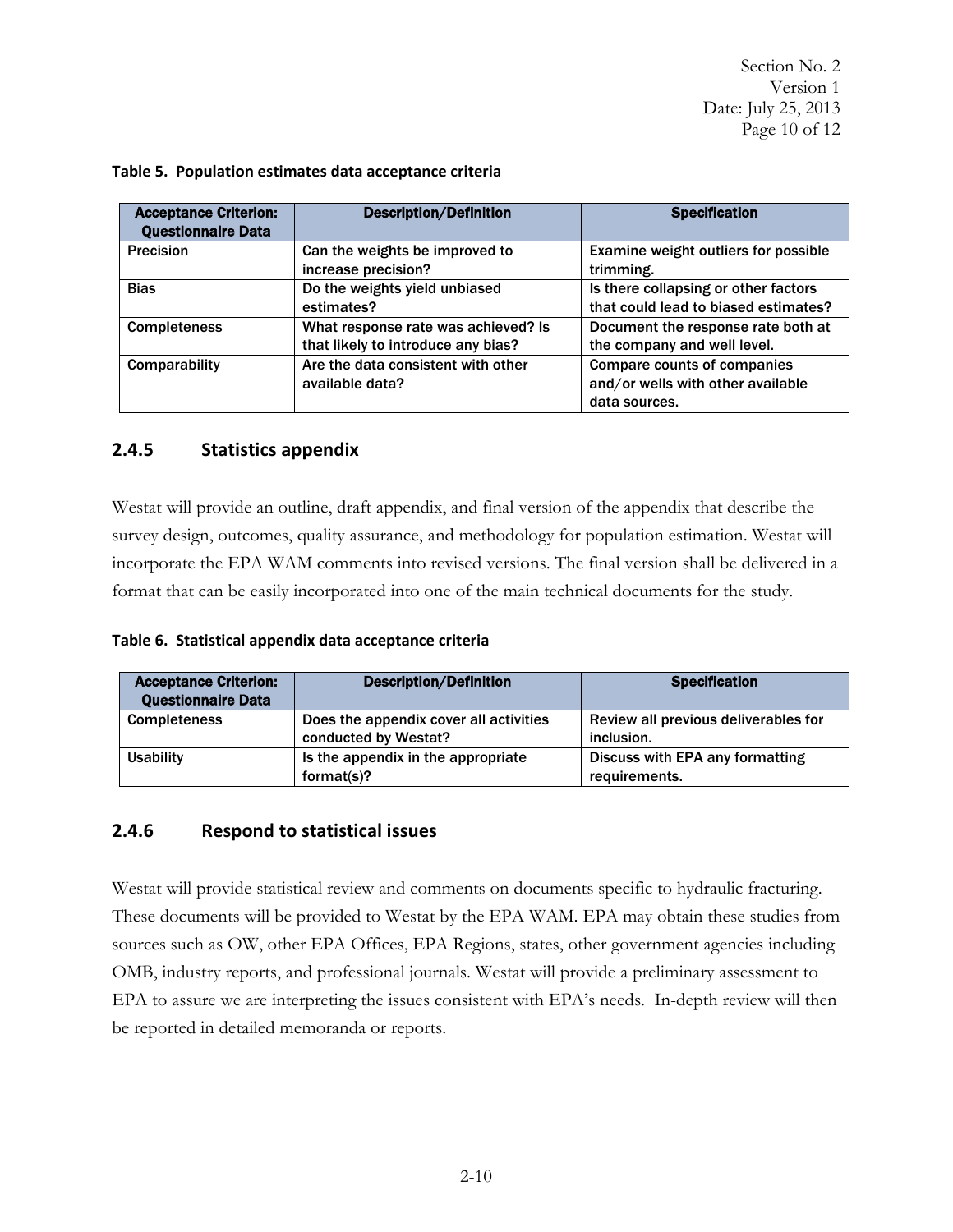Date: July 25, 2013 Page 11 of 12 Section No. 2 Version 1

| <b>Acceptance Criterion:</b><br><b>Public Comments</b> | <b>Description/Definition</b>                                                            | <b>Specification</b>                                                                                                                  |
|--------------------------------------------------------|------------------------------------------------------------------------------------------|---------------------------------------------------------------------------------------------------------------------------------------|
| Accuracy                                               | Are the data in document an accurate<br>reflection of the best information<br>available? | Compare data sources with those<br>used by EPA.                                                                                       |
| <b>Representativeness</b>                              | Are the data representative of what<br>they claim to be?                                 | Identify data sources and compare<br>to other available information.                                                                  |
| Comparability                                          | Are the data consistent with the goal of<br><b>EPA's analysis?</b>                       | Do these data address the same<br>questions as EPA is addressing.<br>Even if not a perfect match, do they<br>provide useful insights? |

#### **Table 7. Statistical issues data acceptance criteria**

# *2.5 Element A.8: Special Training/Certification*

 Control Act (TSCA) confidential business information (CBI) data. Westat will, at all times, adhere to The Westat office in Rockville, Maryland, has an approved TSCA CBI storage area, which allows Westat staff to work on TSCA CBI at that location. All work involving TSCA CBI will be completed at Westat's Rockville, Maryland, office. During the course of this work assignment, Westat will be accessing and evaluating Toxic Substance CBI procedures when handling confidential information. Westat will manage all reports, documents, and other materials and all draft documents developed under this work assignment in accordance with the procedures set forth in EPA's TSCA CBI Protection Manual dated October 20, 2003 (3). Westat staff requiring access to TSCA CBI for this project will maintain active TSCA CBI clearance.

# *2.6 Element A.9: Documents and Records*

Westat has developed and instituted document control mechanisms for the review, revision, and distribution of QAPPs. Each QAPP has a signed approval form, title page, table of contents, and EPA-approved document control format (shown below) that appears in the upper right-hand corner of each page: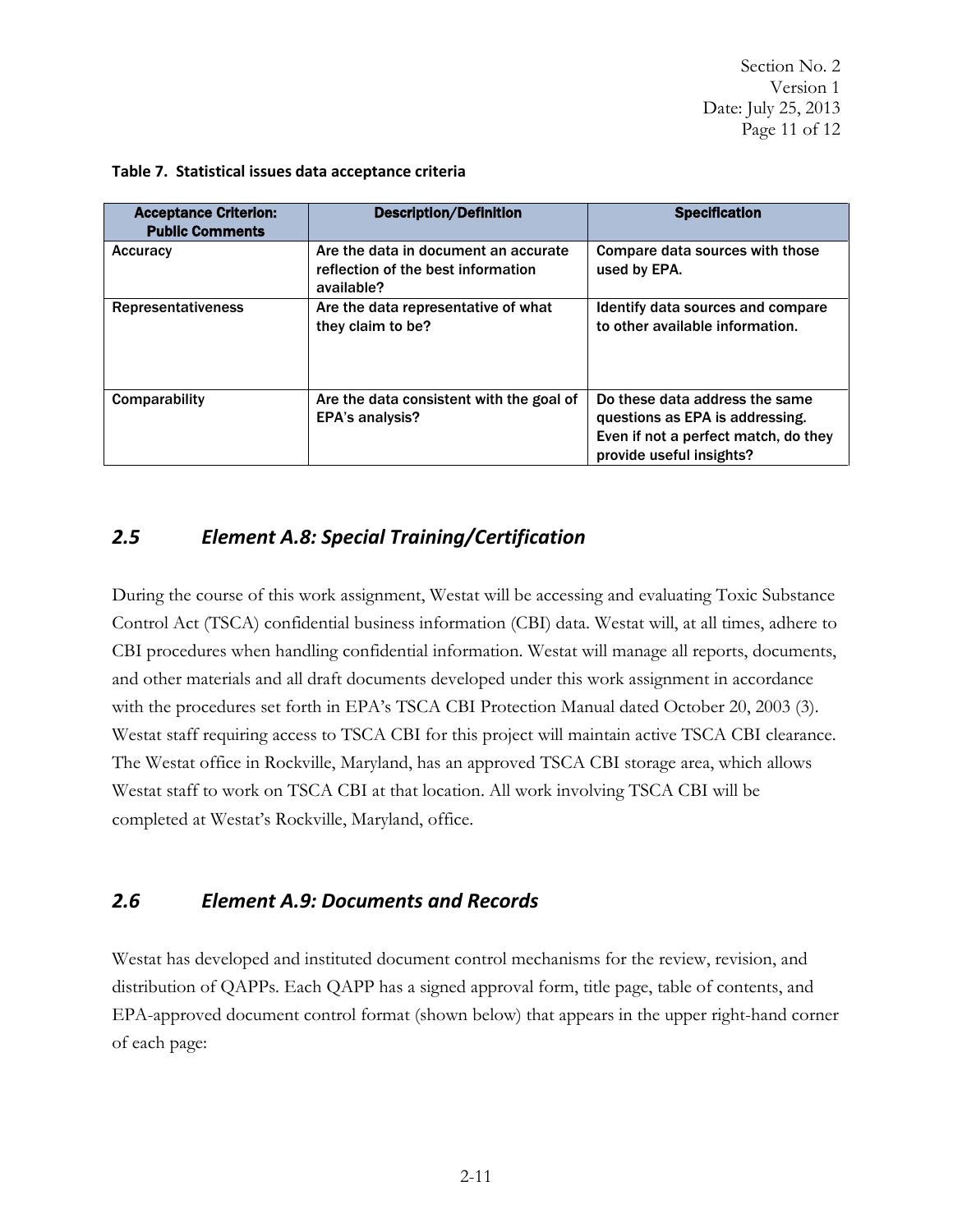Date: July 25, 2013 Page 12 of 12 Section No. 2 Version 1

Section No. Revision No. Date

During the course of the project, any revision to the QAPP will be circulated to all Westat and EPA project staff. Westat will document the circulation of the revised QAPP to project staff with a signature page for the revision.

 Westat will follow its Current Best Method (CBM) for Documentation to track major communications between staff and between Westat and EPA (see Appendix A for a summary of the memos are given revision numbers so it is clear what is being replaced. At the beginning of any revised memo there is a short description of what has changed and what has not. CBM). All memoranda will be tracked in a Memo Log. Modifications or replacements to earlier

Because many industries identified their questionnaire data as TSCA CBI, Westat's hydraulic fracturing record database will also be treated as TSCA CBI. The record database will be stored in Westat's TSCA CBI room, on a TSCA CBI computer. Access to the locked TSCA CBI room is limited to those Westat employees with CBI clearance.

Management of project data is specifically described in Element B.10, Data Management, of this QAPP.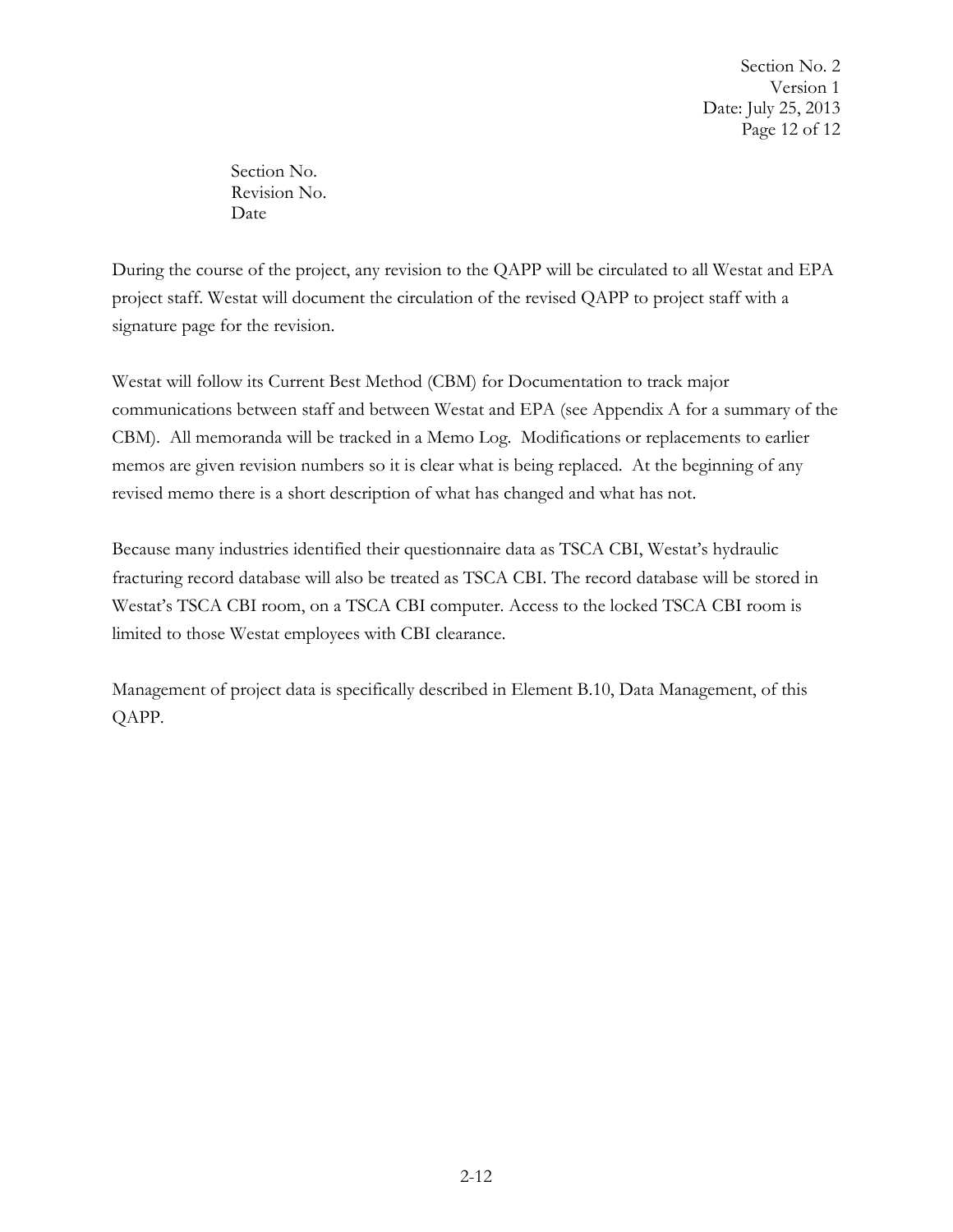Page 1 of 3 Section No. 3 Version 1 Date: July 25, 2013

# <span id="page-19-0"></span> **3. Data Generation and Acquisition**

 generating any data. We will be developing sampling plans and managing data that are returned to This section describes data generation and acquisition; however, Westat will not be responsible for EPA. Therefore, this section discusses the following two elements:

- B.1: Sampling Process Design; and,
- B.10: Data Management.

The following elements are not relevant to Westat's support of EPA's hydraulic fracturing study, because Westat will not be supporting field work.

- B.2: Sampling Methods;
- B.3: Sample Handling and Custody;
- B.4: Analytical Methods;
- B.5: Quality Control;
- B.6: Instrument/Equipment Testing, Inspection and Maintenance;
- B.7: Instrument/Equipment Calibration and Frequency; and
- B.8: Inspection/Acceptance of Supplies and Consumables.
- B.9: Nondirect Measurements; and

#### *3.1 Element B.1: Sampling Process Design*

 Westat designed a sample for selecting nine oil and gas well owners/operators from the customers reported to EPA by the nine hydraulic fracturing service companies in 2010. We also selected a sample of wells for those oil and gas well owner/operators to include in their responses.

 In both cases a probability-based design was used. In selecting nine oil and gas operating companies to represent activities across the country, some were required to be selected with certainty. The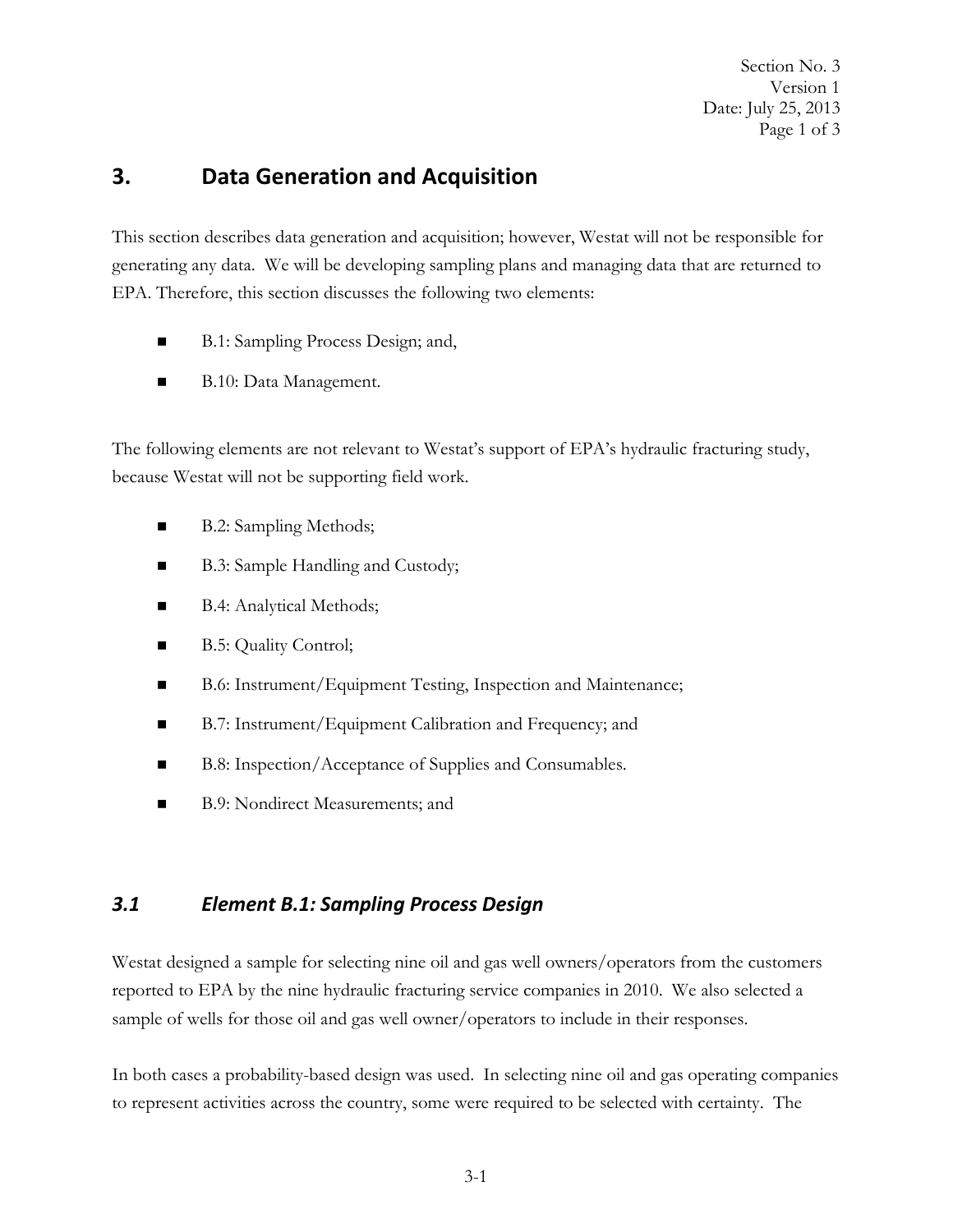Page 2 of 3 Section No. 3 Version 1 Date: July 25, 2013

<span id="page-20-0"></span> design reflected oil and gas well owner/operators that operate in all of the major production areas in the country. Our goal was to include companies of different size since it is possible that well characteristics could be related to company size. For example, larger companies may have more complete records and may use different types of chemicals.

Westat used standard software (e.g. Microsoft Excel, SAS) to create the universe of companies (and wells) and produce tabulations describing this universe. Based on this characterization of the universe, a sampling plan was developed. Selection of the sample of companies (and wells) used Westat's proprietary software for sample selection, WESSAMP. A summary of this is included in the appendix. WESSAMP has been used for hundreds of U.S. government studies.

#### *3.2 Element B.10: Questionnaire Data Management*

 analysis. Smaller databases will be maintained in Microsoft Excel. Variables will be given English Most of the data used under this task will be maintained in SAS data files to allow for ease of labels and values to assure that data are used correctly. Westat senior staff will review documents prepared by junior staff to assure proper documentation and use of data.

All memoranda will be tracked and numbered as called for in Westat's CBM for documentation. documentation CBM is in Appendix A to this QAPP. This will assure version control and clarify what is replaced when/if it is needed. A summary of the

 software developed by Westat to weight survey responses (WESWGT) that produces standard Whenever possible we will use either commercial off the shelf (COTS) or well-documented Westat proprietary software that has been used on hundreds of government databases. An example is output to check for outliers, collapsing for nonresponse, and other key factors that must be reviewed to improve the final weights. By using such software Westat minimizes the opportunities for errors and simultaneously expedites the processing time required to produce final data sets.

Some of the data used by Westat under this task will be TSCA CBI, for example some of the responses from the questionnaires. All such data will be managed following the procedures set forth in EPA's TSCA CBI Protection Manual dated October 20, 2003 (3). Westat staff requiring access to TSCA CBI for this project will maintain active TSCA CBI clearance. The Westat Rockville,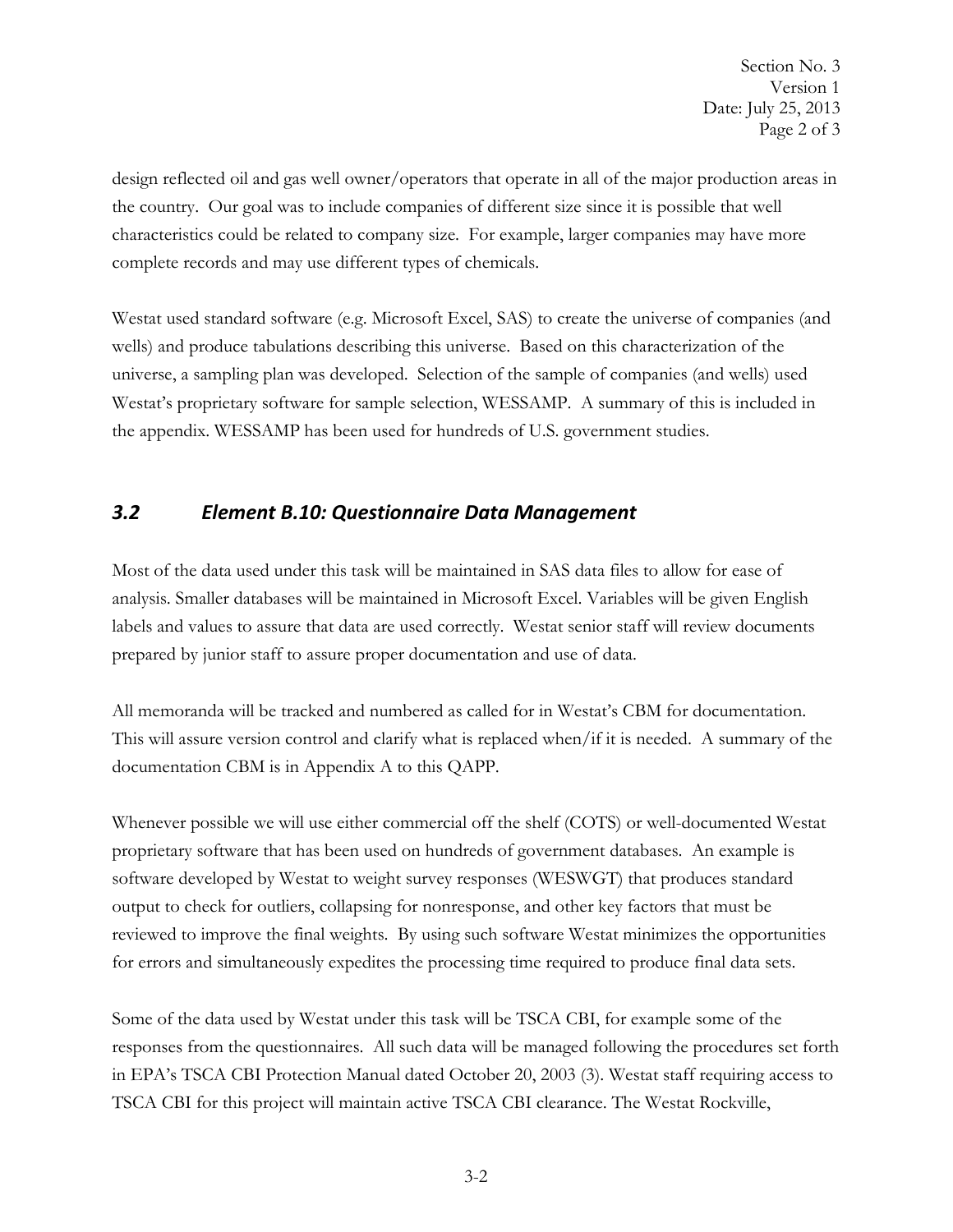Page 3 of 3 Section No. 3 Version 1 Date: July 25, 2013

Maryland, office has an approved TSCA CBI storage area and multiple TSCA-compliant stand-alone computers, which allows Westat staff to work on TSCA CBI at that location.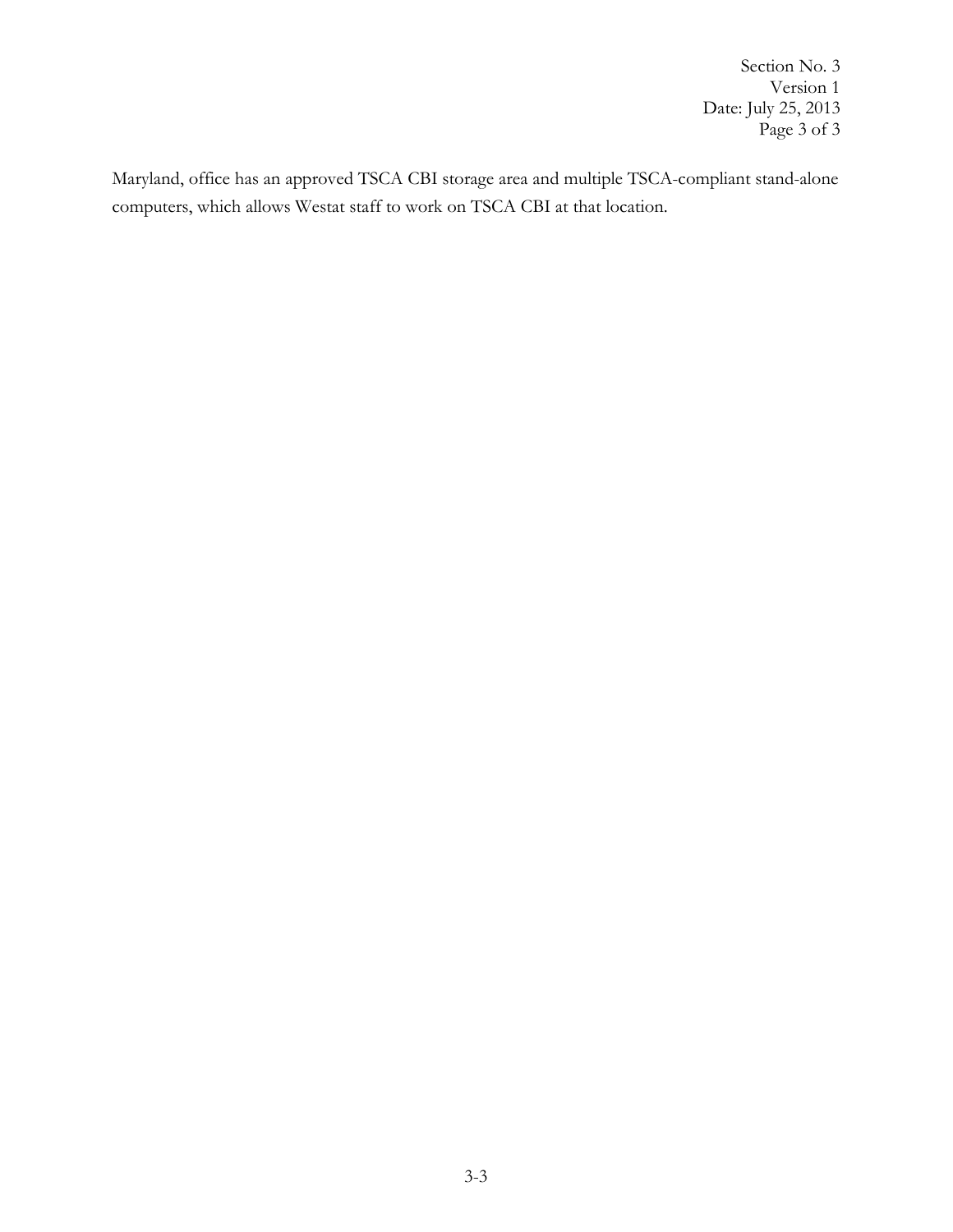Page 1 of 1 Section No. 4 Version 1 Date: July 25, 2013

# <span id="page-22-0"></span> **4. Assessment and Oversight Elements**

 hydraulic fracturing information evaluation to ensure the QAPP is implemented as approved. This section describes technical review, audits, and corrective actions that will be performed on the

# *4.1 Element C.1: Assessments and Response Actions*

 All work conducted for the hydraulic fracturing project will be subject to technical review by Westat senior staff. Senior staff will approve planned work of more junior staff in advance so that there will be few surprises at the review stage. All deliverables will be reviewed by the Westat WAM before delivery to EPA.

As part of Westat's QA/QC procedures on this project, the Westat QA Officer will review this QAPP for completeness and applicability. He will be available to assist staff with QA issues as they arise and will periodically review compliance with the QAPP. He will discuss the findings of such reviews with the Westat Project Director.

Westat will cooperate with EPA on all assessments performed by EPA on the hydraulic fracturing project. EPA plans to conduct technical system assessments (TSAs), audits of data quality (ADQs), and QA review of final products.

# *4.2 Element C.2: Reports to Management*

identification of problem resolution and/or corrective actions taken during the reporting period. Westat will describe QA activities conducted for major deliverables, such as summary memoranda, when such documents are delivered to EPA. These descriptions may be included in the document or in the transmittal email, as directed by EPA. Additionally, Westat will provide the EPA WAM with monthly reports on the status of QA activities. These reports will be incorporated into Westat's monthly technical progress reports, and will include descriptions of any problems encountered and identification of problem resolution and/or corrective actions taken during the reporting period. 4-1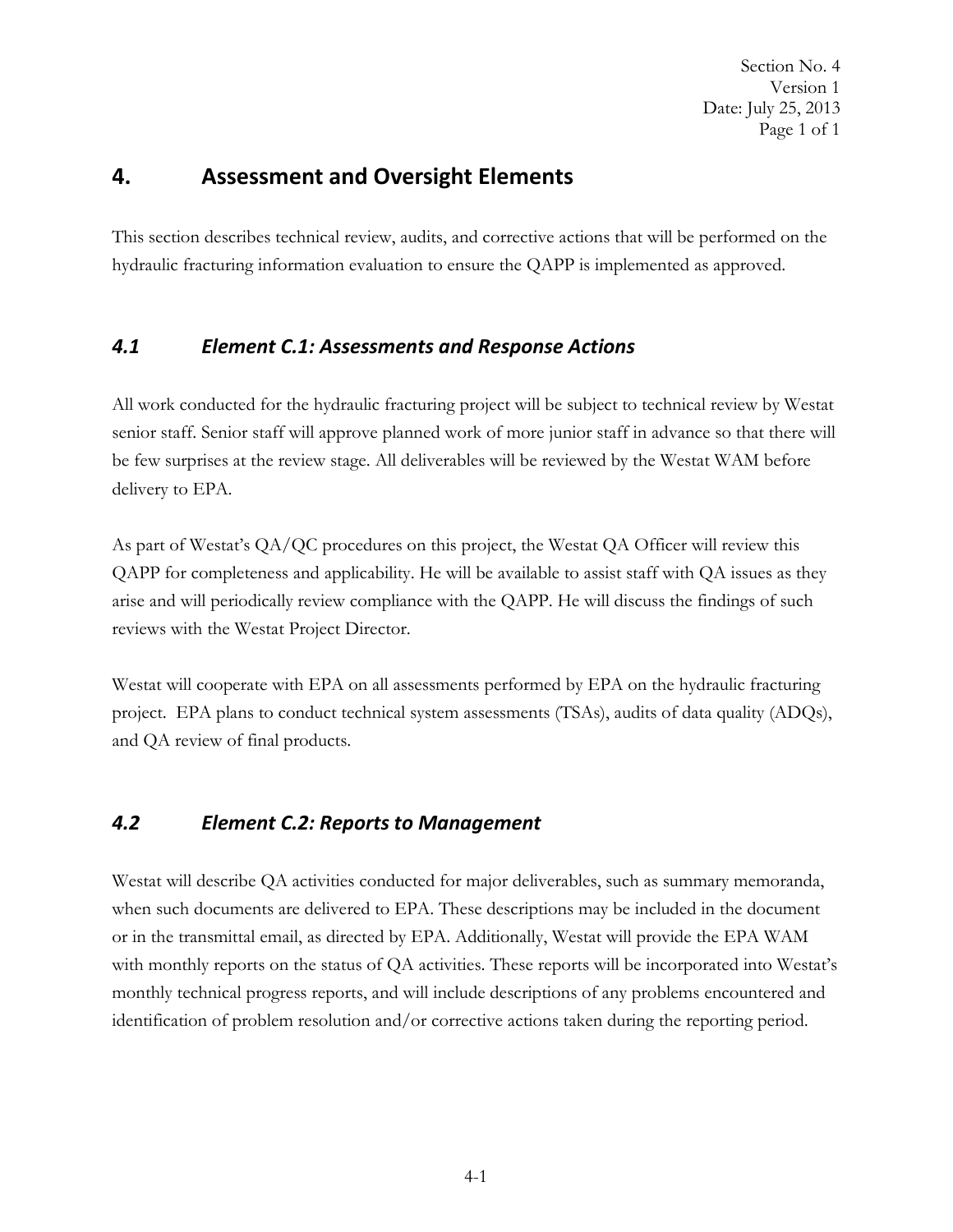# <span id="page-23-0"></span>**5. Data Validation and Usability Element**

 This section describes data review, verification, and validation. It also discusses how validated data will be evaluated to determine if they adequately answer the questions posed in Section 2.2.2 and meet the quality objectives stated in Section 2.4.

# *5.1 Elements D.1 and D.2: Data Review, Verification, and Validation; and Validation Methods*

 examined whether the data covered the entire country and specifically if it included all of the major shale plays. While there is no known total number of wells drilled, we compared estimates from the multiple data sources to determine if there were obvious gaps in some of these sources. Westat reviewed all of the data that could be used for completeness and representativeness. We

Westat will review all data sets for apparent outlier values. We will attempt to determine whether these are indeed true values, the result of data entry errors, or have some other explanation. We will discuss these outliers with EPA and those who provided the data in an attempt to determine how best to utilize these special cases. The changes made to data based on these reviews will be documented in our final report.

# *5.2 Element D.3: Reconciliation with User Requirements*

In Section 2.4 we described the checks Westat will use to determine the accuracy, timeliness, completeness, representativeness, and comparability of the data. Westat will report these measures of quality to the EPA WAM in the monthly report.

 used to support this study. In addition, Westat will describe data quality and limitations in its reports so later data users may determine if the data are of sufficient quality for their use. Westat will work with EPA to determine to what extent data that do not meet the specified data acceptance criteria may be used to support EPA's Study on Hydraulic Fracturing and how this determination will be documented. All data use determinations will be made by EPA and data determined by EPA to be unacceptable will not be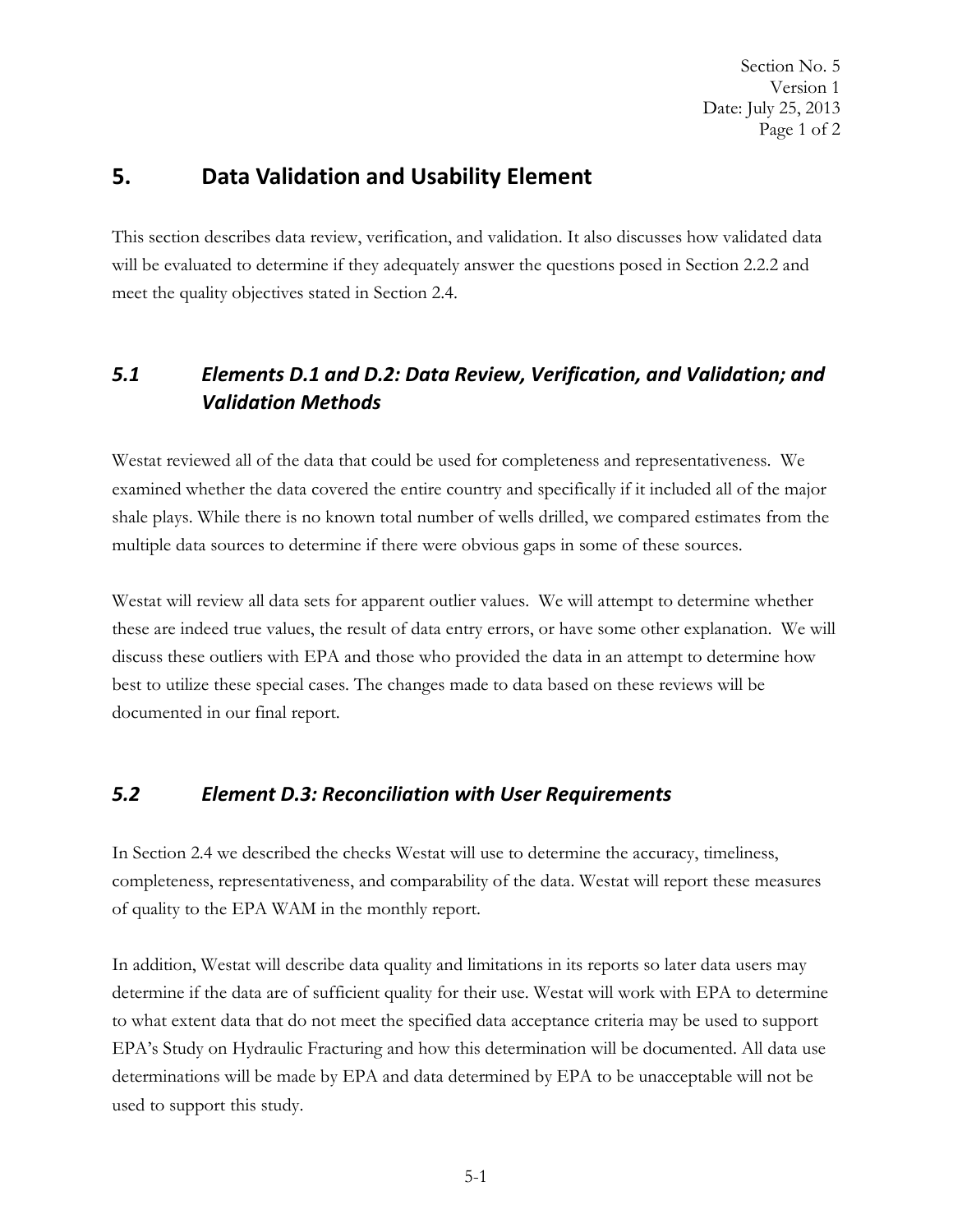Section No. 5 Version 1 Date: July 25, 2013 Page 2 of 2

Westat will include an evaluation of data quality in all project deliverables. Westat will also identify the sources of data, assumptions made, changes or modifications to data based on follow up conversations with industry representatives, and calculations used in their development in all project deliverables including databases. These identifications will be sufficiently detailed and transparent to ensure the reproducibility of the work by qualified third parties.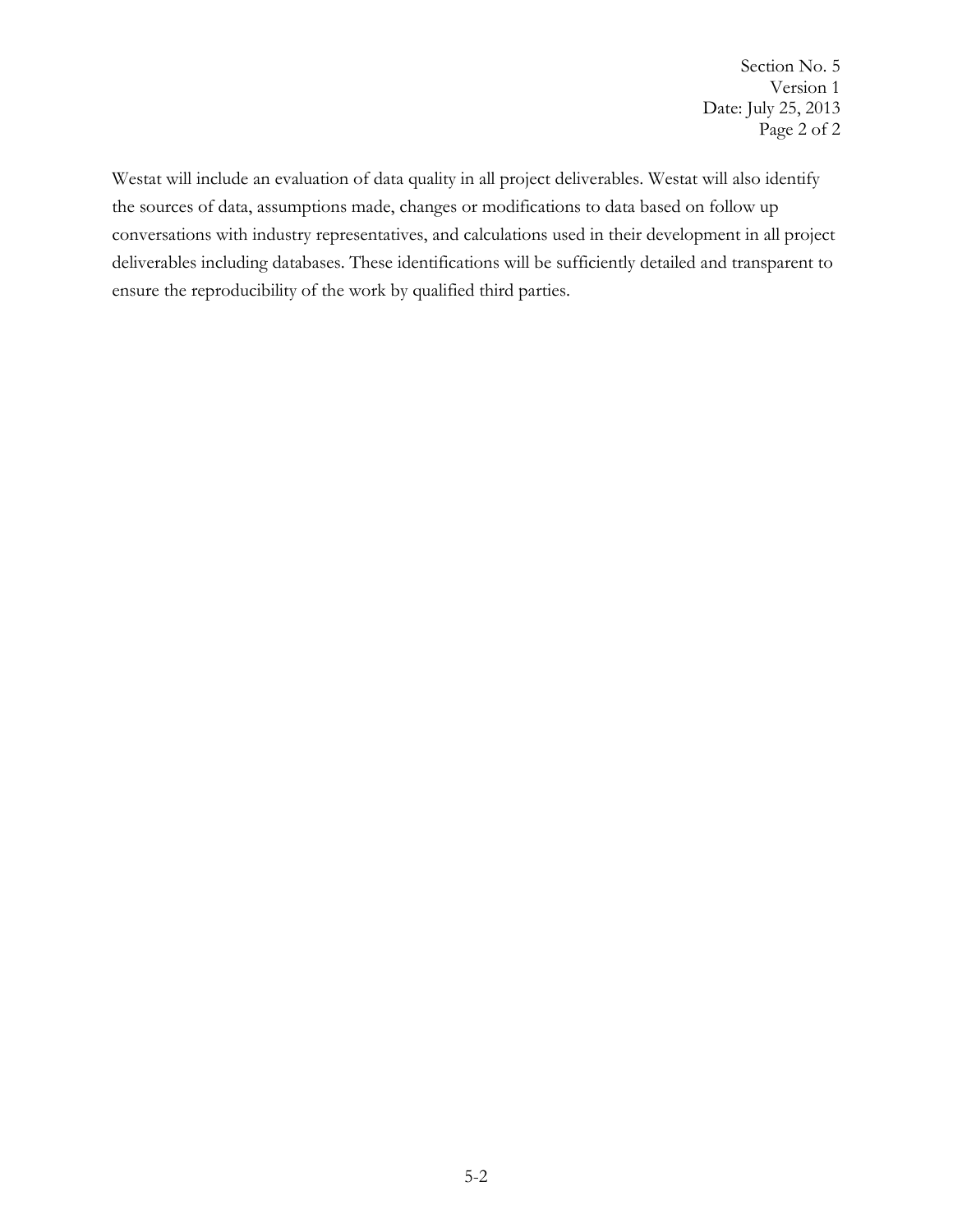Page 1 of 1 Section No. 6 Version 1 Date: July 25, 2013

# <span id="page-25-0"></span>**6. References**

- 1. U.S. Environmental Protection Agency. EPA Requirements for Quality Assurance Project Plans QA/R-5. EPA/240/B-01/003. Office of Environmental Information, March 2001.
- 2. U.S. Environmental Protection Agency. 2010. Fact Sheet: Hydraulic Fracturing Research Study. EPA/600/F-10/002. Office of Research and Development. Available at [http://www.epa.gov/safewater/uic/pdfs/hfresearchstudyfs.pdf.](http://www.epa.gov/safewater/uic/pdfs/hfresearchstudyfs.pdf) Accessed June 18, 2013.
- 3. U.S. Environmental Protection Agency. 2003. TSCA CBI Protection Manual. Office of Pollution Prevention and Toxics. Available at [http://www.epa.gov/opptintr/pubs/tsca-cbi](http://www.epa.gov/opptintr/pubs/tsca-cbi-protection-manual.pdf)[protection-manual.pdf.](http://www.epa.gov/opptintr/pubs/tsca-cbi-protection-manual.pdf) Accessed June 18, 2013.